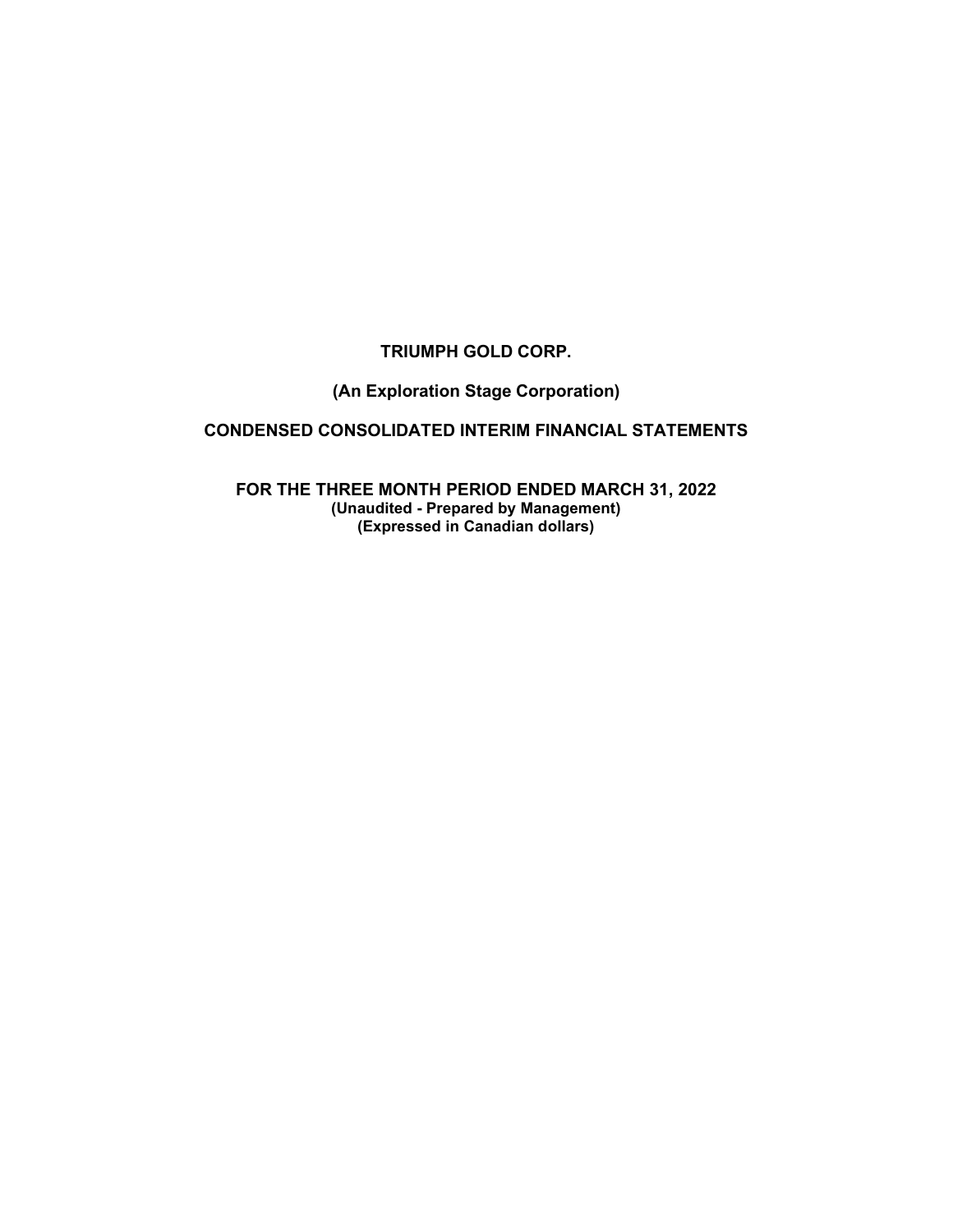## **NOTICE OF NO AUDITOR REVIEW OF INTERIM CONSOLIDATED FINANCIAL STATEMENTS**

In accordance with National Instrument 51-102, Part 4, subsection 4.3 (3)(a), if an auditor has not performed a review of the interim financial statements, they must be accompanied by a notice indicating that an auditor has not reviewed the financial statements. The accompanying unaudited condensed consolidated interim financial statements of the Company have been prepared by and are the responsibility of the Company's management. The Company's independent auditor has not performed a review of these financial statements in accordance with standards established by the Canadian Institute of Chartered Professional Accountants for a review of interim financial statements by an entity's auditor.

VANCOUVER, BC

May 24, 2022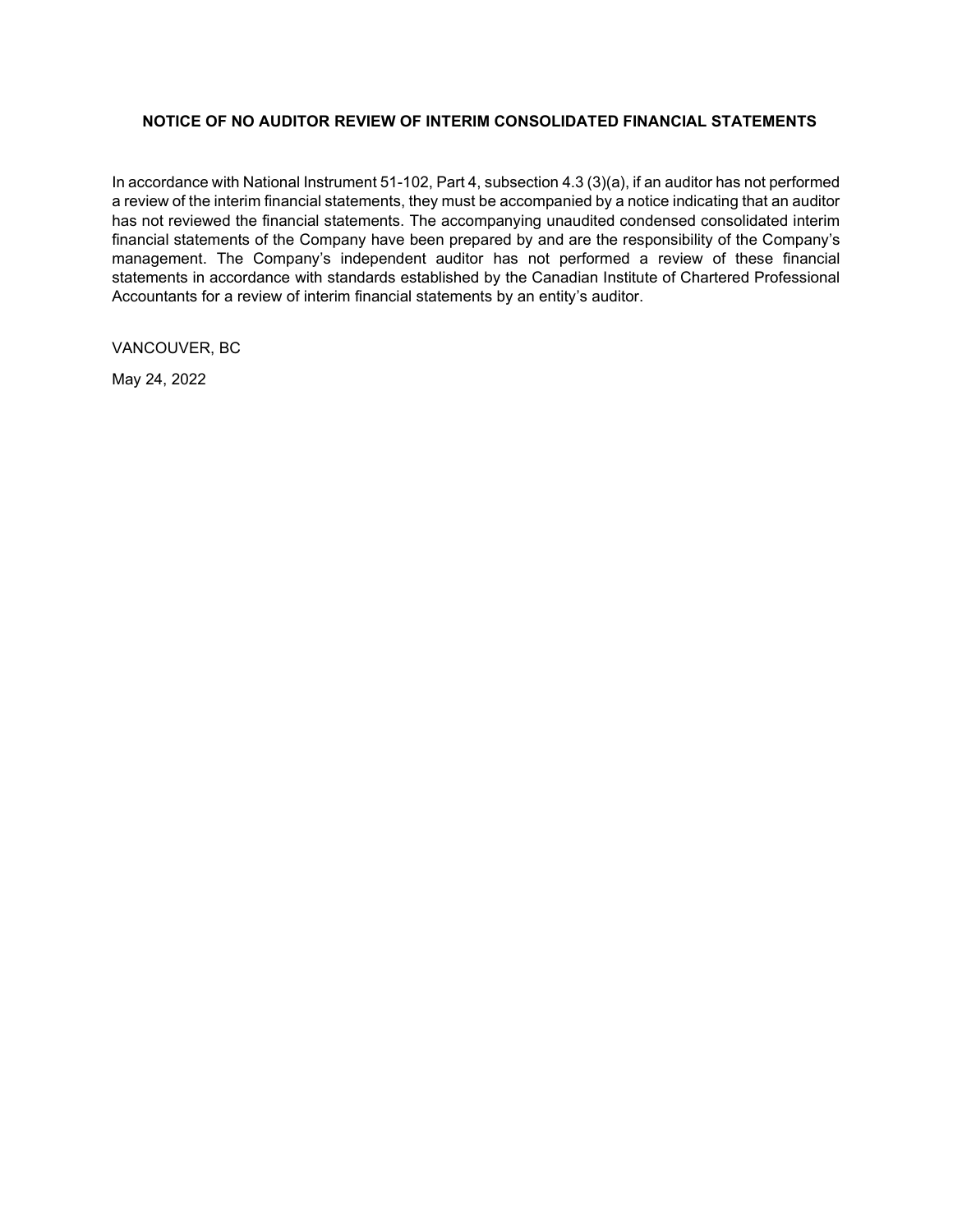## **TRIUMPH GOLD CORP. (An Exploration Stage Corporation) Consolidated Statements of Financial Position (Expressed in Canadian dollars)**

| As at                                                              | March 31, 2022   | December 31, 2021  |
|--------------------------------------------------------------------|------------------|--------------------|
|                                                                    | (Unaudited)      | (Audited)          |
|                                                                    | S                |                    |
| <b>ASSETS</b>                                                      |                  |                    |
| <b>Current assets</b>                                              |                  |                    |
| Cash and cash equivalents                                          | 10,268           | 41,681             |
| Trade and other receivables                                        | 23,418           | 15,372             |
| Prepayments and deposits (note 6)                                  | 31,204           | 46,320             |
|                                                                    | 64,890           | 103,373            |
| <b>Non-current assets</b>                                          |                  |                    |
| Right-of-use assets (note 6)                                       | 78,961           | 103,059            |
| Property and equipment (note 3)                                    | 33,188           | 34,994             |
| Investment in equities                                             | 1                |                    |
| Deposit (note 11)                                                  | 100,000          | 100,000            |
| Exploration and evaluation assets (note 4)                         | 3,580,869        | 3,576,690          |
|                                                                    | 3,793,019        | 3,814,744          |
| <b>Total assets</b>                                                | 3,857,909        | 3,918,117          |
|                                                                    |                  |                    |
| <b>LIABILITIES</b>                                                 |                  |                    |
| <b>Current liabilities</b>                                         |                  |                    |
|                                                                    |                  |                    |
| Trade and other payables (note 7)<br>Due to related party (note 7) | 1,132,421        | 932,495<br>135,000 |
|                                                                    | 360,000          |                    |
| Lease liabilities (note 6)                                         | 57,966           | 82,201             |
|                                                                    | 1,550,387        | 1,149,696          |
| <b>Non-current liabilities</b>                                     |                  |                    |
| Lease liabilities (note 6)                                         | 24,018           | 24,018             |
| Reclamation provision (note 4)                                     | 60,000           | 50,000             |
| <b>Total liabilities</b>                                           | 1,634,405        | 1,223,714          |
|                                                                    |                  |                    |
| <b>SHAREHOLDERS' EQUITY</b>                                        |                  |                    |
| Share capital (note 5)                                             | 72,870,002       | 72,870,002         |
| Reserve (note 5)                                                   | 8,684,033        | 8,684,033          |
| <b>Deficit</b>                                                     | 79,330,531)      | 78,859,632)        |
|                                                                    | 2,223,504        | 2,694,403          |
| Total shareholders' equity and liabilities                         | 3,857,909        | 3,918,117          |
|                                                                    |                  |                    |
| Nature and continuance of operations (note 1)                      |                  |                    |
| Commitments and contingency (note 6)                               |                  |                    |
| Subsequent event (note 11)                                         |                  |                    |
|                                                                    |                  |                    |
| Approved on behalf of the board:                                   |                  |                    |
| "John Anderson"                                                    | "Gregory Sparks" |                    |
| John Anderson                                                      | Gregory Sparks   |                    |
| <b>Director</b>                                                    | Director         |                    |
|                                                                    |                  |                    |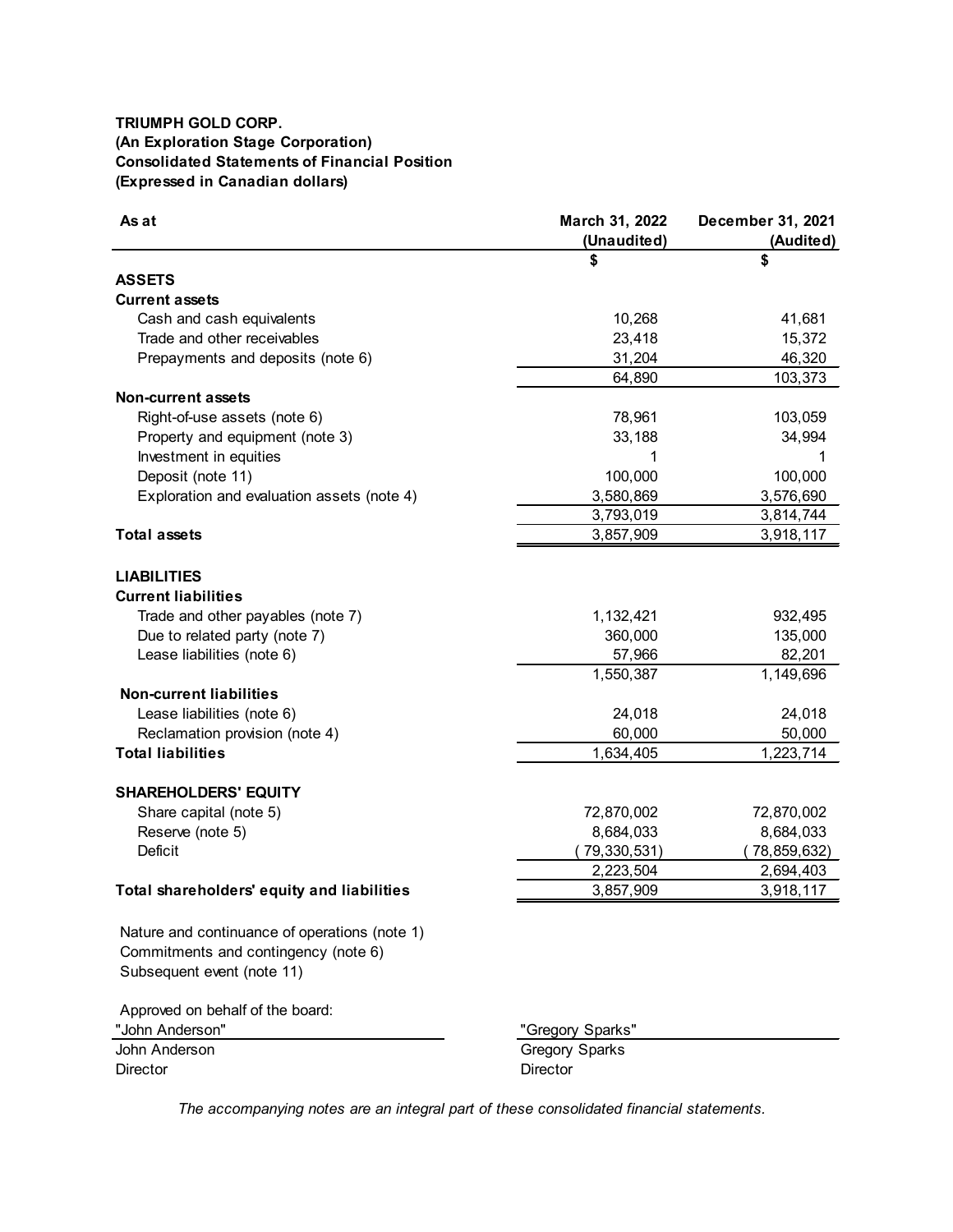# **TRIUMPH GOLD CORP. (An Exploration Stage Corporation) Consolidated Statements of Loss and Comprehensive Loss (Expressed in Canadian dollars)**

| For the three month period ended         | March 31, 2022 | March 31, 2021 |
|------------------------------------------|----------------|----------------|
|                                          | \$             | \$             |
| <b>Expenses</b>                          |                |                |
| Administrative expenses                  | 27,975         | 74,595         |
| Corporate communications                 | 23,887         | 418,217        |
| Depreciation (notes 3 and 6)             | 28,472         | 27,459         |
| Exploration expenditures (notes 4 and 7) | 187,475        | 286,996        |
| Interest (note 6)                        | 1,790          | 3,647          |
| Listing and filing fees                  | 11,180         | 13,281         |
| Professional fees (note 7)               | 43,420         | 38,495         |
| Property investigation                   | 41,954         |                |
| Share-based payments (notes 5 and 7)     |                | 86,591         |
| Wages and salaries (note 7)              | 109,921        | 106,808        |
|                                          | 476,074)       | 1,056,089)     |
| Other items                              |                |                |
| Interest and other income (note 7)       | 5,175          |                |
| <b>Total other items</b>                 | 5,175          |                |
| Net and comprehensive loss for the year  | 470,899)       | 1,056,089)     |
| Loss per share - basic and diluted       | (0.01)         | (0.01)         |
| Weighted average number of shares        |                |                |
| outstanding - basic and diluted          | 138,844,229    | 138,024,785    |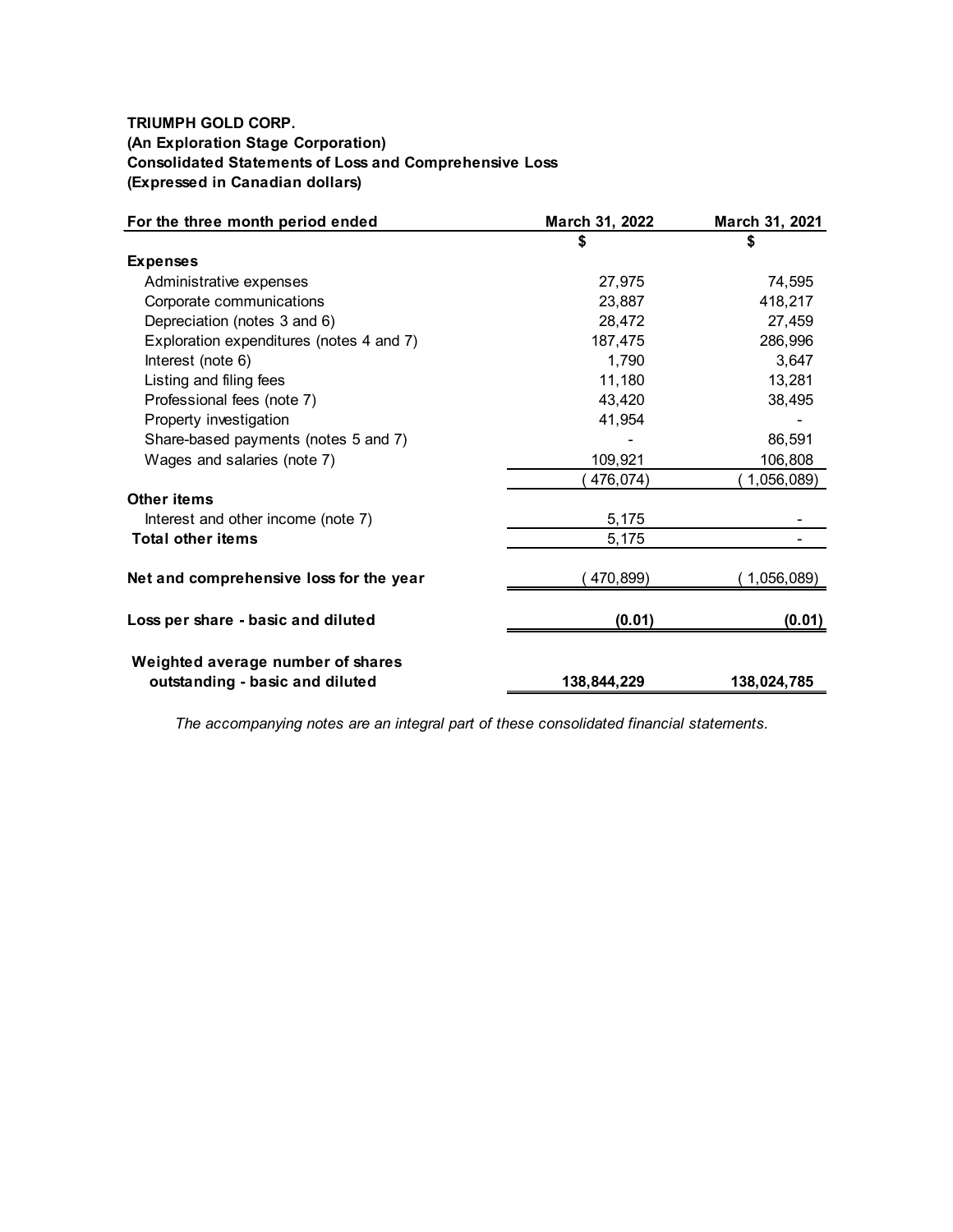# **TRIUMPH GOLD CORP. (An Exploration Stage Corporation) Consolidated Statements of Changes in Shareholders' Equity (Expressed in Canadian dollars)**

|                               | Number of     | <b>Share</b> |                |                | Total<br>Shareholders' |
|-------------------------------|---------------|--------------|----------------|----------------|------------------------|
|                               | <b>Shares</b> | Capital      | <b>Reserve</b> | <b>Deficit</b> | <b>Equity</b>          |
|                               |               |              | \$             |                |                        |
| Balance, December 31, 2020    | 137,594,229   | 72,645,002   | 8,619,380      | (73,749,928)   | 7,514,454              |
| Share issuance (notes 4, 5)   | 1,250,000     | 225,000      |                |                | 225,000                |
| Share-based payments (note 5) |               |              | 86,591         |                | 86,591                 |
| Loss for the period           |               |              |                | 1,056,089)     | 1,056,089)             |
| Balance, March 31, 2021       | 138,844,229   | 72,870,002   | 8,705,971      | (74,806,017)   | 6,769,956              |
| Warrants expired (note 5)     |               |              | 36,462)        | 36,462         |                        |
| Share-based payments (note 5) |               |              | 14,524         |                | 14,524                 |
| Loss for the period           |               |              |                | 4,090,077)     | (4,090,077)            |
| Balance, December 31, 2021    | 138,844,229   | 72,870,002   | 8,684,033      | (78, 859, 632) | 2,694,403              |
| Loss for the period           |               |              |                | 470,899)       | 470,899)               |
| Balance, March 31, 2022       | 138,844,229   | 72,870,002   | 8,684,033      | 79,330,531)    | 2,223,504              |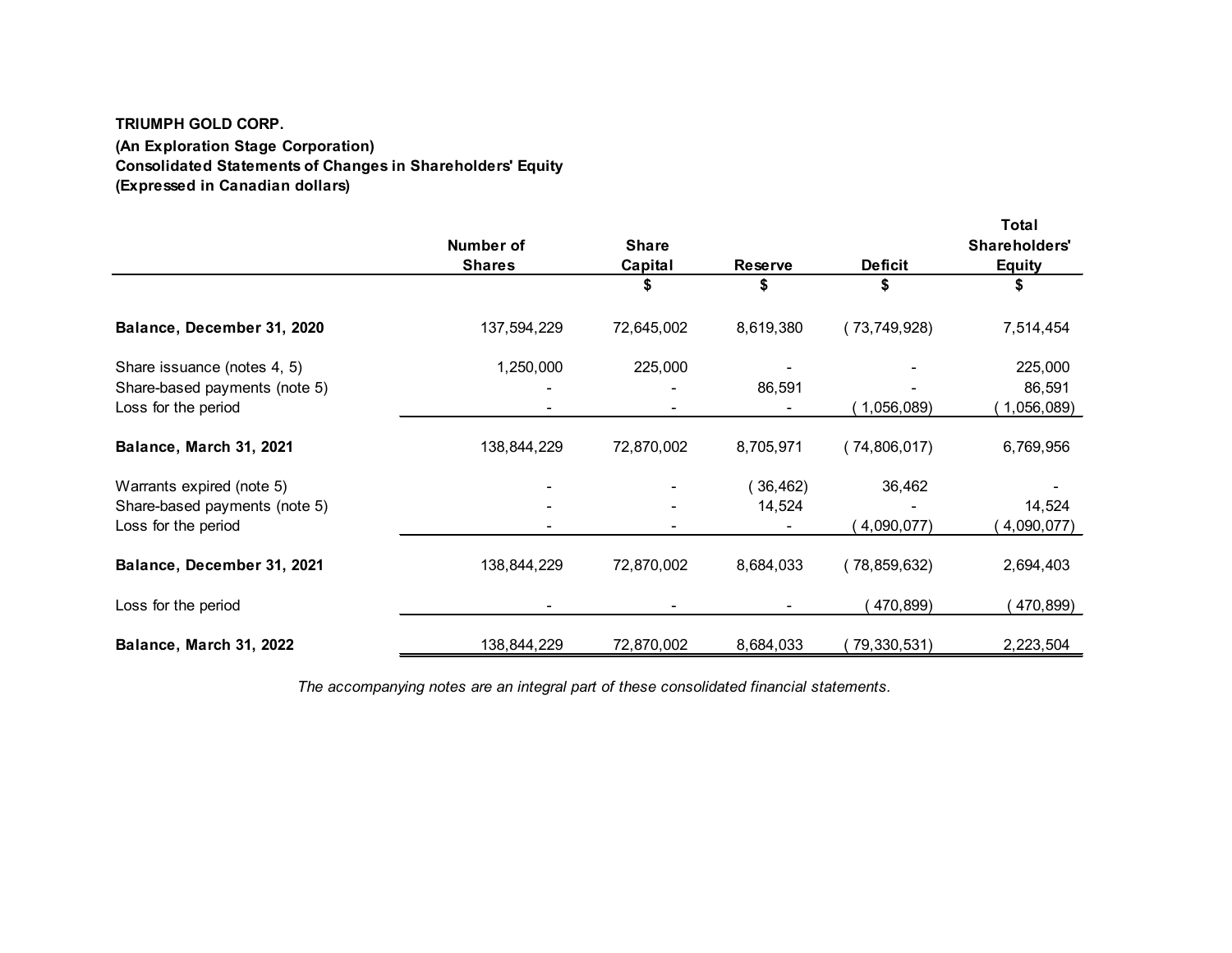### **TRIUMPH GOLD CORP. (An Exploration Stage Corporation) Consolidated Statements of Cash Flows (Expressed in Canadian dollars)**

| For the three month period ended                   | March 31, 2022 | March 31, 2021 |
|----------------------------------------------------|----------------|----------------|
|                                                    |                | \$             |
| Cash flows from operating activities               |                |                |
| Loss for the period                                | (470, 899)     | (1,056,089)    |
| Items not involving cash                           |                |                |
| Depreciation                                       | 28,472         | 27,459         |
| Interest                                           | 1,790          | 3,647          |
| Share-based payments                               |                | 86,591         |
|                                                    | 440,637)       | (938, 392)     |
| Change in non-cash working capital                 |                |                |
| Trade and other receivables                        | (8,046)        | (1,577)        |
| Prepayments and deposits                           | 15,116         | 53,313         |
| Trade and other payables                           | 199,926        | 24,705         |
| Reclamation provision                              | 10,000         |                |
|                                                    | 223,641)       | 861,951)       |
| Cash flows from investing activities               |                |                |
| Acquisition of property and equipment              | (2, 568)       | (12, 345)      |
| Acquisition of exploration and evaluation assets   | 4,179          | 61,874)        |
|                                                    | 6,747)         | 74,219)        |
| Cash flows from financing activities               |                |                |
| Payment of lease liabilities                       | (26,025)       | (26,025)       |
| Due to related party                               | 225,000        |                |
|                                                    | 198,975        | 26,025)        |
|                                                    |                |                |
| Decrease in cash and cash equivalents              | (31, 413)      | (962, 195)     |
| Cash and cash equivalents, beginning of the period | 41,681         | 4,268,216      |
| Cash and cash equivalents, end of the period       | 10,268         | 3,306,021      |
| Cash and cash equivalents consist of:              |                |                |
| Cash                                               | 10,268         | 284,563        |
| Term deposit                                       |                | 3,021,458      |
|                                                    | 10,268         | 3,306,021      |
| Cash paid for:                                     |                |                |
| Income taxes                                       |                |                |
| <b>Interest</b>                                    |                |                |
|                                                    |                |                |

#### **Non-cash transactions:**

There were no non-cash transactions during the period ended March 31, 2022.

During the period ended March 31, 2021, the Company issued 1,250,000 common shares at a fair value of \$225,000 pursuant to a purchase and sale agreement for the acquisition of an exploration and evaluation asset (note 4).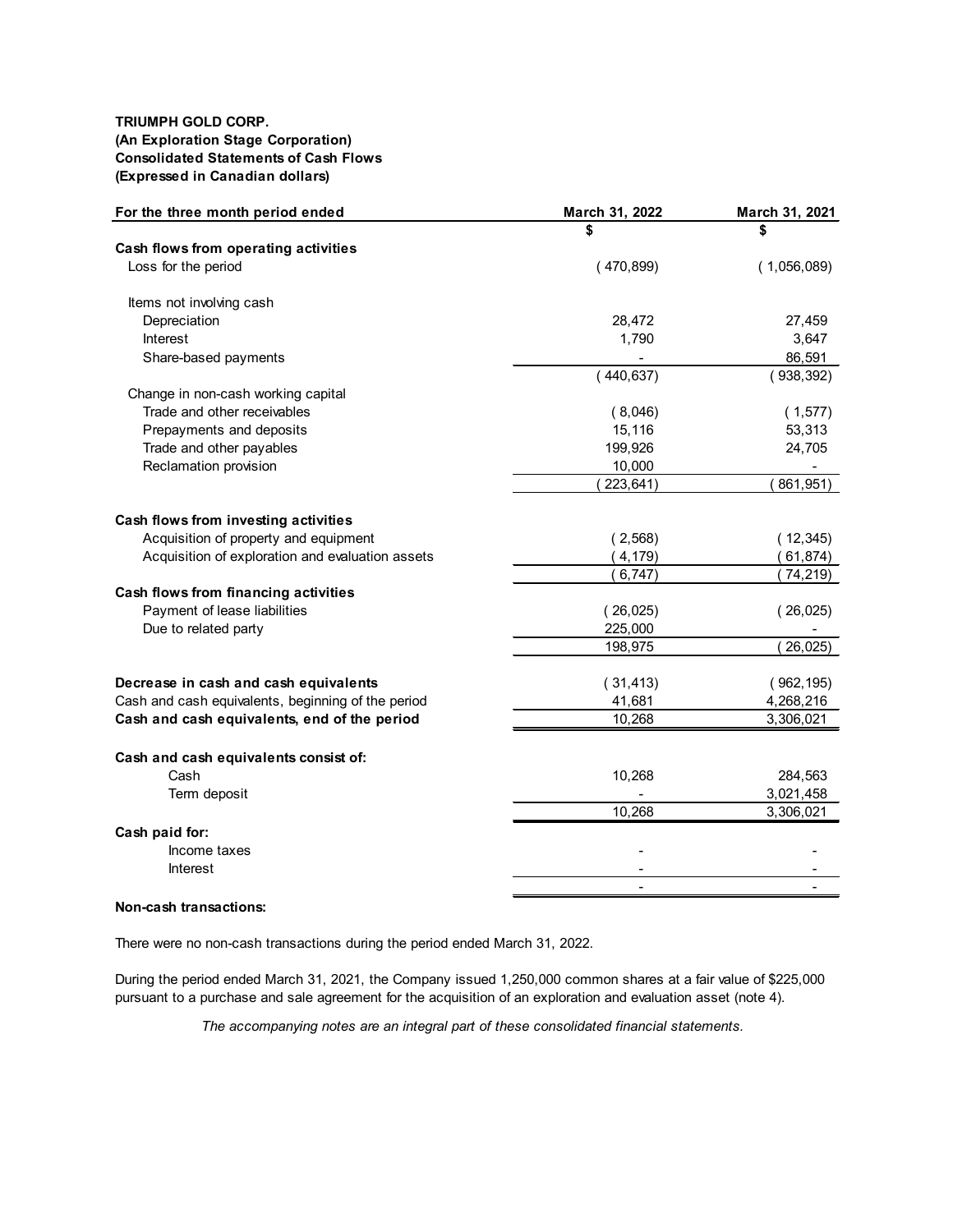### **1. NATURE AND CONTINUANCE OF OPERATIONS**

Triumph Gold Corp. was continued under the British Columbia Business Corporations Act on December 19, 2011 and is extra-provincially registered in the Yukon Territory. The Company is listed on the TSX Venture Exchange ("TSXV"), having the symbol "TIG". The Company's principal business activity is the exploration for mineral resources, primarily in the Yukon Territory, Canada.

The Company's corporate office and principal place of business is Suite 1100, 1111 Melville Street, Vancouver, British Columbia, Canada, V6E 3V6.

The Company's business could be adversely affected by the effects of the ongoing outbreak of respiratory illness caused by the novel coronavirus ("COVID-19"), which was declared a global pandemic by the World Health Organization in March 2020. This contagious disease outbreak, which has continued to spread, and any related adverse public health developments, has adversely affected workforces, economies, and financial markets globally, potentially leading to an economic downturn. The current circumstances are dynamic and the impacts of COVID-19 on the Company's business operations cannot be reasonably estimated at this time. The recent increase in COVID-19 cases and variants globally may impact the Company's operations due to additional government mandated shutdowns or closures.

The Company's business financial condition and results of operations may be further negatively affected by economic and other consequences from Russia's military action against Ukraine and the sanctions imposed in response to that action in late February 2022. In response to the military action by Russia, various countries, including Canada, issued broad-ranging economic sanctions against Russia. The ramifications of the hostilities and sanctions may not be limited to Russia and Ukraine and may spill over to and negatively impact other regional and global economic market and on various sectors, industries and markets for securities and commodities globally.

While the Company expects any direct impacts, of the pandemic and the war in the Ukraine, to the business to be limited, the indirect impacts on the economy and on the mining industry and other industries in general could negatively affect the business and may make it more difficult for it to raise equity or debt financing. There can be no assurance that the Company will not be impacted by adverse consequences that may be brought about on its business, results of operations, financial position and cash flows in the future. As a result, there always exists uncertainty that causes significant doubt about the Company's ability to continue as a going concern. These consolidated financial statements do not include any adjustments to the amounts and classification of assets and liabilities that might be necessary should the Company be unable to continue in business.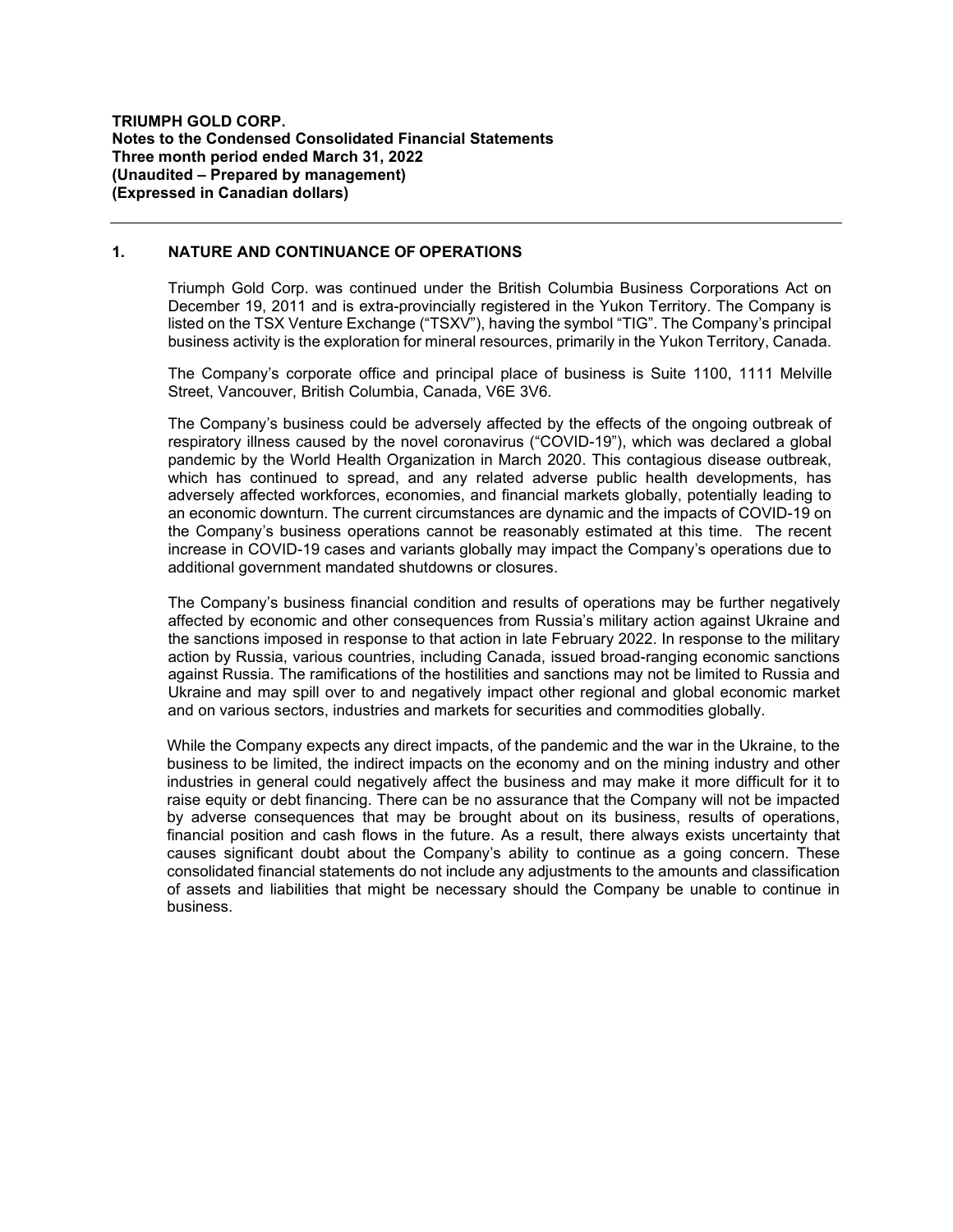### **2. BASIS OF PREPARATION**

### *Statement of compliance to International Financial Reporting Standards*

These condensed consolidated interim financial statements have been prepared in accordance with International Financial Reporting Standards ("IFRS") issued by the International Accounting Standards Board ("IASB") and interpretations of the International Financial Reporting<br>Interpretations Committee ("IFRIC"). Therefore, these financial statements comply with Therefore, these financial statements comply with International Accounting Standard ("IAS") 34 "Interim Financial Reporting".

This interim financial report does not include all of the information required of a full annual financial report and is intended to provide users with an update in relation to events and transactions that are significant to an understanding of the changes in financial position and performance of the Company since the end of the last annual reporting period. It is therefore recommended that this financial report be read in conjunction with the annual financial statements of the Company for the year ended December 31, 2021.

### *Statement of compliance to International Financial Reporting Standards (continued)*

The financial statements were authorized for issue on May •, 2022 by the directors of the Company.

### *Principles of consolidation*

These consolidated financial statements include the accounts of the Company and its whollyowned subsidiary, Bushmaster Exploration Services (2007) Ltd. All significant intercompany transactions and balances have been eliminated upon consolidation. The financial statements of the subsidiary are prepared using consistent accounting policies and reporting dates of the Company. The functional currency for the Company and its subsidiary is the Canadian dollar.

### *New or revised accounting standards not yet adopted*

Accounting standards or amendments to existing accounting standards that have been issued but have future effective dates are either not applicable or are not expected to have a significant impact on the Company's consolidated financial statements.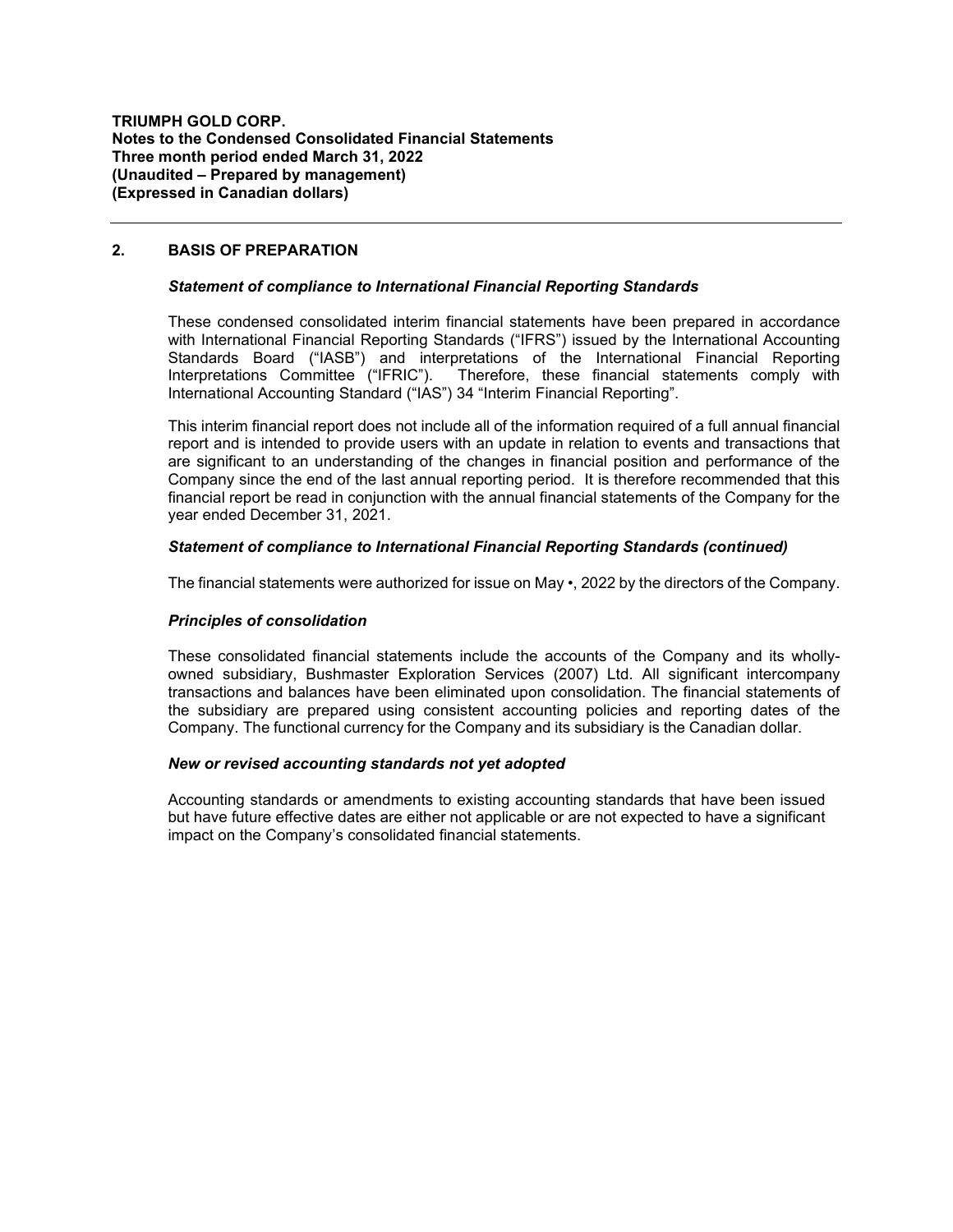### **3. PROPERTY AND EQUIPMENT**

|                                 |         |                             |                  | <b>Furniture</b> |         |
|---------------------------------|---------|-----------------------------|------------------|------------------|---------|
|                                 |         | Computer                    |                  | and              |         |
|                                 |         | <b>Automotive Equipment</b> | <b>Equipment</b> | <b>Fixtures</b>  | Total   |
|                                 | \$      | \$                          | S                | \$               | \$      |
| Cost                            |         |                             |                  |                  |         |
| Balance, December 31, 2020      | 107,242 | 28,025                      | 76,401           | 5,000            | 216,668 |
| Additions                       | 13,050  | 17,743                      |                  |                  | 30,793  |
| Balance, December 31, 2021      | 120,292 | 45,768                      | 76,401           | 5,000            | 247,461 |
| Additions                       |         | 2,568                       |                  |                  | 2,568   |
| Balance, March 31, 2022         | 120,292 | 48,336                      | 76,401           | 5,000            | 250,029 |
| <b>Accumulated depreciation</b> |         |                             |                  |                  |         |
| Balance, December 31, 2020      | 106,604 | 25,128                      | 64,725           | 500              | 196,957 |
| Depreciation                    | 2,149   | 10,126                      | 2,335            | 900              | 15,510  |
| Balance, December 31, 2021      | 108,753 | 35,254                      | 67,060           | 1,400            | 212,467 |
| Depreciation                    | 866     | 2,861                       | 467              | 180              | 4,374   |
| Balance, March 31, 2022         | 109,619 | 38,115                      | 67,527           | 1,580            | 216,841 |
| Net book value                  |         |                             |                  |                  |         |
| As at December 31, 2021         | 11,539  | 10,514                      | 9,341            | 3,600            | 34,994  |
| As at March 31, 2022            | 10,673  | 10,221                      | 8,874            | 3,420            | 33,188  |

### **4. EXPLORATION AND EVALUATION ASSETS**

Exploration and evaluation assets and related expenditures comprise:

## **Freegold Mountain, Canada**

The Freegold Mountain project is comprised of the following exploration properties:

(i) Tinta Hill Property, Yukon

The Company holds a 100% interest in the Tinta Hill Property subject to an annual advanced royalty payment of \$20,000 and a 3% Net Smelter Return ("NSR"). The advanced royalty payment will be netted against royalty interest payments after commencement of commercial production. Of the 3% NSR, the Company can elect to purchase 2% at a cost of \$250,000 for the first 1% and \$1,000,000 for the second 1%.

As at March 31, 2022, the total advanced royalty payment made was \$100,000 (December 31, 2021 – \$100,000). During the three month period ended March 31, 2022, the Company paid \$Nil (December 31, 2021 - \$7,291) in filing fees for the Tinta Hill Property.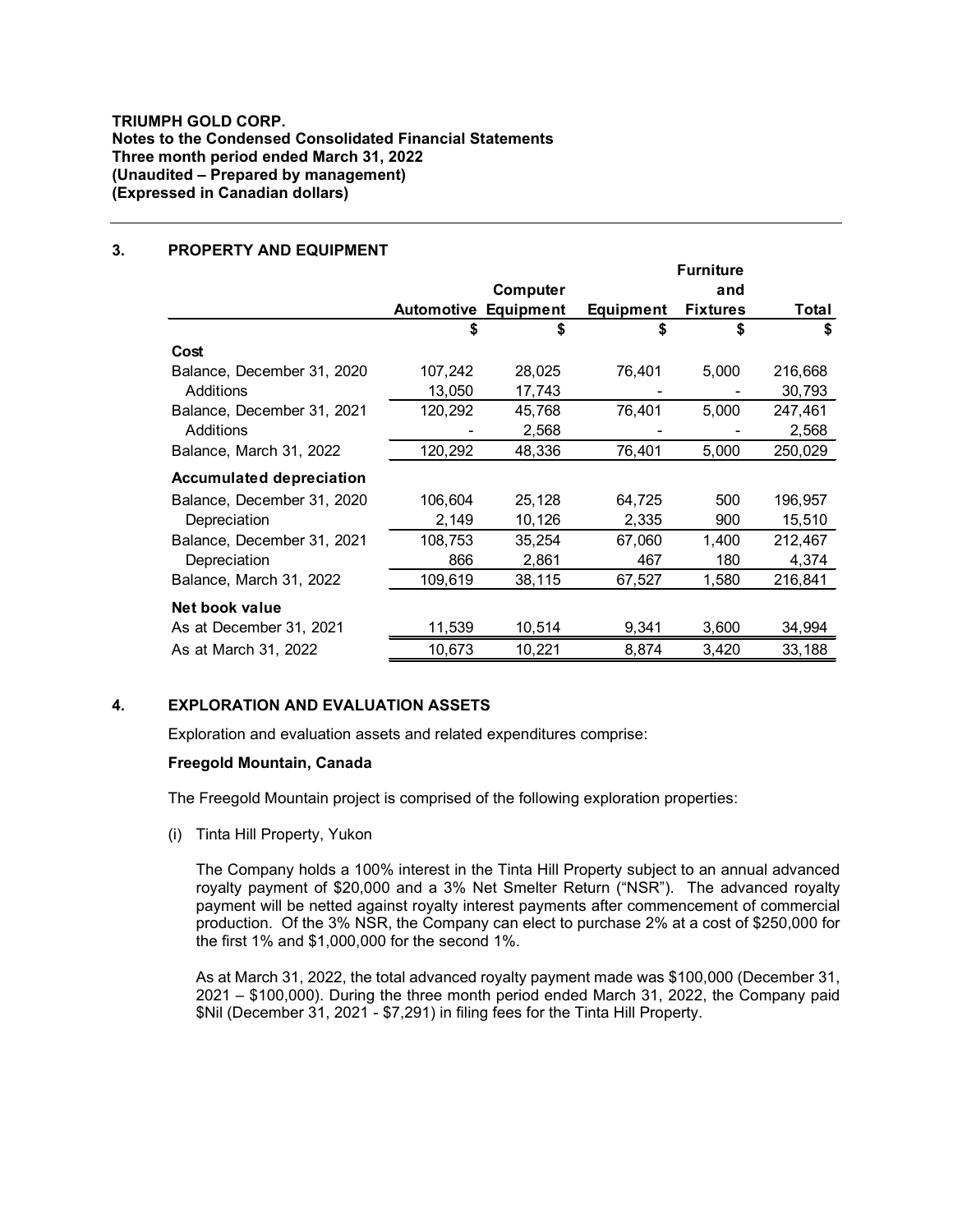### **4. EXPLORATION AND EVALUATION ASSETS (continued)**

#### **Freegold Mountain, Canada (continued)**

(ii) Freegold Property, Yukon

The Company holds a 100% interest in the Freegold Property subject to an annual advanced royalty payment of \$ 10,000 and a 3% NSR. The advanced royalty payment will be netted against royalty interest payments after commencement of commercial production. Of the 3% NSR, the Company can elect to purchase 2% at a cost of \$250,000 for the first 1% and \$1,000,000 for the second 1%.

As at March 31, 2022, the total advanced royalty payment made was \$50,000 (December 31, 2021 – \$50,000). During the three month period ended March 31, 2022, the Company paid \$Nil (December 31, 2021 - \$7,291) in filing fees for the Freegold Property.

(iii) Goldstar Property, Yukon

The Company holds a 100% interest in the Goldstar Property subject to an advance payment of \$10,000 and a 3% NSR. The advanced royalty payment will be netted against royalty interest payments after the commencement of commercial production. Of the 3% NSR, the Company can elect to purchase 2% at a cost of \$500,000 for the first 1% and \$1,000,000 for the second 1%.

As at March 31, 2022, the total advanced royalty payment made was \$50,000 (December 31,  $2021 - $50,000$ ).

(iv) Golden Revenue Property, Yukon

The Company holds a 100% interest in the Golden Revenue Property subject to a 1% NSR in favour of ATAC Resources Ltd on that portion of the property which is not subject to an underlying royalty. There is a 2% underlying NSR on a portion of the property. A total of 75% of the underlying NSR (1.5% NSR) may be purchased at any time for \$600,000. On June 13, 2018, the Company acquired the underlying NSR for a purchase price of \$100,000, thereby conveying the exclusive right to be paid all future rights associated from the NSR to the Company.

During the three month period ended March 31, 2022, the Company paid \$Nil (December 31, 2021 - \$7,292) in filing fees for the Golden Revenue Property.

To March 31, 2022, the Company has recorded a \$60,000 (December 31, 2021 - \$50,000) provision for reclamation activity related to the Freegold Mountain project.

### **Big Creek, Canada**

On February 3, 2021, and as closed on March 1, 2021, the Company entered into a purchase and sale agreement to acquire certain claims, subject to 1.5% NSR, comprising the Big Creek coppergold Property located in the Whitehorse Mining District of Yukon, Canada. As consideration, the Company issued 1,250,000 common shares at a fair value of \$225,000 (note 5).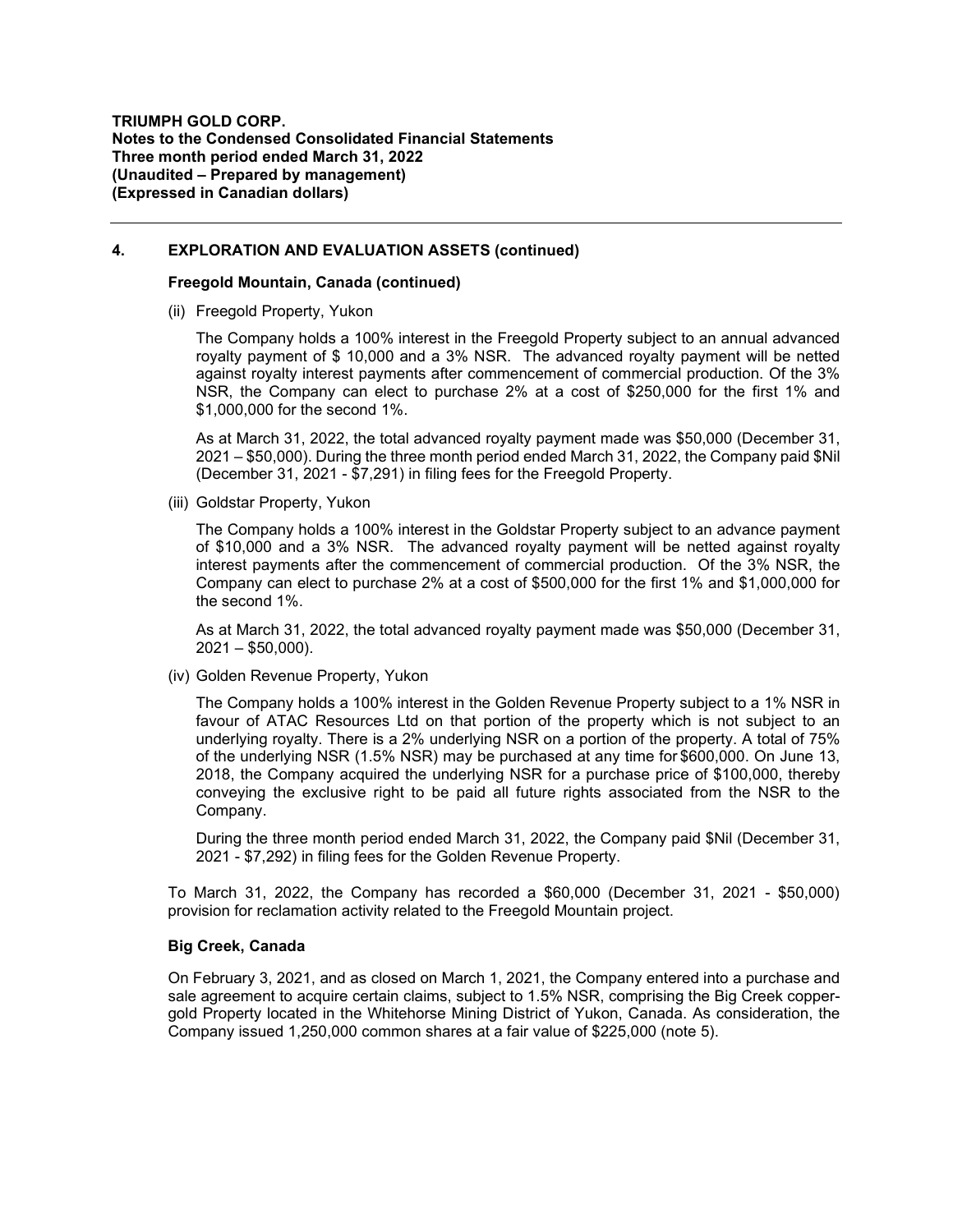## **4. EXPLORATION AND EVALUATION ASSETS (continued)**

#### **Other, Canada**

Tad/Toro Property, Yukon

The Company holds a 100% interest in the Tad/Toro Property subject to a 3% NSR, of which the first 1% may be purchased for \$500,000 and a second 1% for \$1,000,000. The Company wrote-down the value of the Tad/Toro Property to \$1 in previous years.

### **Andalusite Peak, British Columbia, Canada**

The Company staked the Andalusite Peak Property and held a 100% interest. On August 8, 2019, the Company and Rio Tinto Exploration Canada Inc. ("RTEC") entered into an option agreement whereby RTEC has the option to obtain a 100% interest in the Andalusite Peak property for consideration of \$3,000,000 over a five-year option period and reserve for the Company a 1% NSR. The sum of \$25,000 was paid to the Company (of which \$10,420 has been credited against exploration and evaluation assets and the excess of \$14,580 over the carry amount was recognized in other income during the year ended December 31, 2019) and a further \$50,000 was received on July 21, 2020 and recognized in other income during the year ended December 31, 2020. On December 15, 2020, RTEC provided notice of termination of the option agreement and 100% ownership of the Andalusite Property was transferred back to the Company.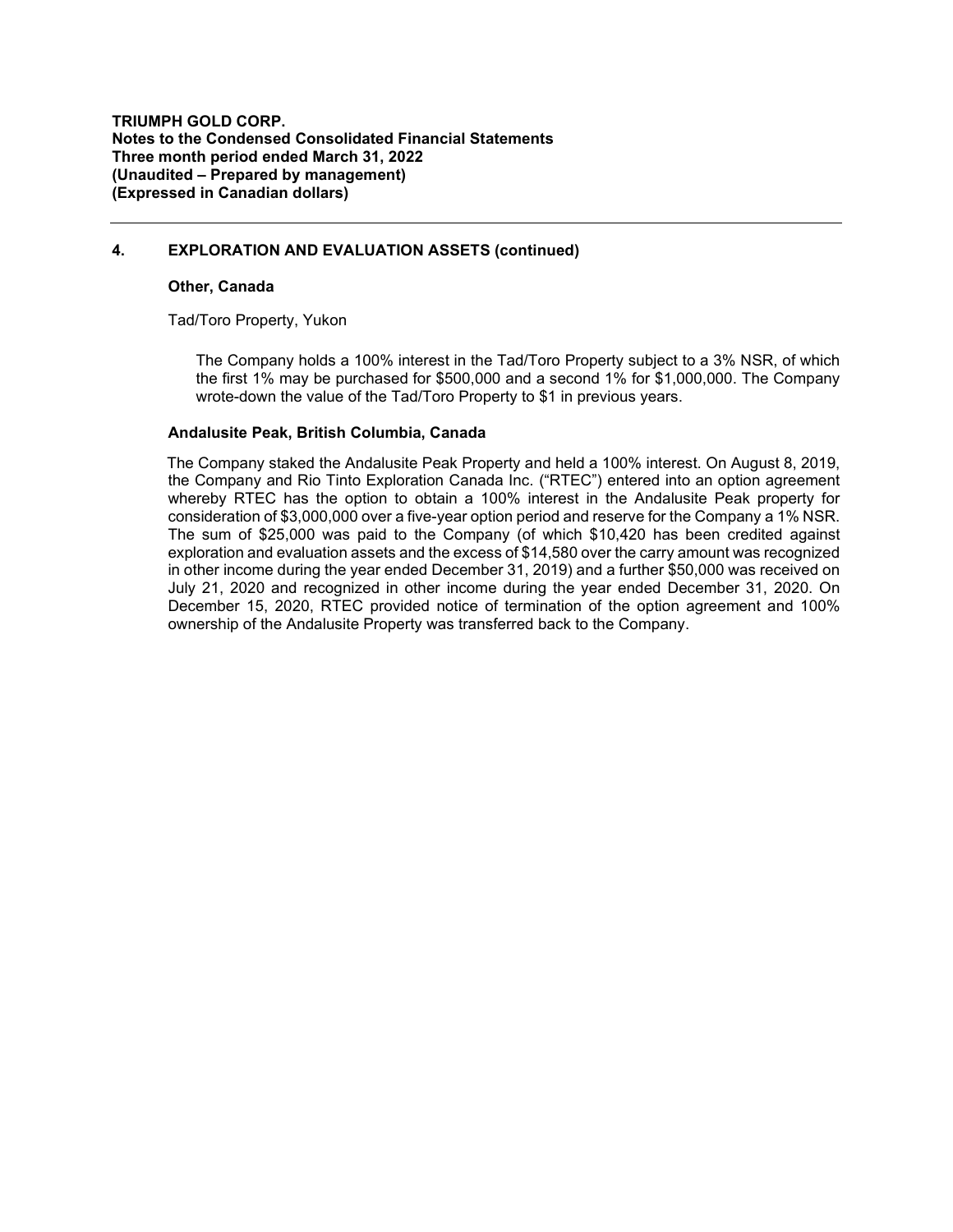# **4. EXPLORATION AND EVALUATION ASSETS (continued)**

|                                          | <b>Freegold</b> |                  |                          | <b>Andalusite</b>            |           |
|------------------------------------------|-----------------|------------------|--------------------------|------------------------------|-----------|
|                                          | Mountain        | <b>Big Creek</b> | Other                    | Peak                         | Total     |
|                                          | S               | \$               | \$                       | \$                           | \$        |
| <b>Exploration and Evaluation Assets</b> |                 |                  |                          |                              |           |
| Balance, December 31, 2020               | 3,286,765       |                  | 3,051                    | $\qquad \qquad \blacksquare$ | 3,289,816 |
| Additions                                | 61,874          | 225,000          |                          |                              | 286,874   |
| Balance, December 31, 2021               | 3,348,639       | 225,000          | 3,051                    | $\overline{\phantom{a}}$     | 3,576,690 |
| Additions                                |                 | 2,089            | 2,090                    |                              | 4,179     |
| Balance, March 31, 2022                  | 3,348,639       | 227,089          | 5,141                    | $\overline{\phantom{a}}$     | 3,580,869 |
| <b>Current Exploration Expenditures</b>  |                 |                  |                          |                              |           |
| Year ended December 31, 2021             |                 |                  |                          |                              |           |
| Administrative                           | 20,279          | 3,042            |                          | 500                          | 23,821    |
| Assaying                                 | 247,395         |                  |                          | 10,669                       | 258,064   |
| Camp costs                               | 144,941         |                  |                          |                              | 144,941   |
| Drilling                                 | 1,093,402       |                  |                          | $\blacksquare$               | 1,093,402 |
| Equipment and supplies                   | 180,897         |                  |                          | 569                          | 181,466   |
| Geological costs                         | 376,303         | 22,605           | 36,795                   | 12,535                       | 448,238   |
| Geophysical costs                        | 29,973          |                  |                          |                              | 29,973    |
| Helicopter                               |                 |                  |                          | 13,500                       | 13,500    |
| Transportation and storage               | 35,427          |                  |                          | 168                          | 35,595    |
| Travel and accomodation                  | 36,907          |                  |                          | 7,258                        | 44,165    |
| Wages and labour costs                   | 778,623         |                  |                          | 15,694                       | 794,317   |
| Total                                    | 2,944,147       | 25,647           | 36,795                   | 60,893                       | 3,067,482 |
| Period ended March 31, 2022              |                 |                  |                          |                              |           |
| Assaying                                 | 2,251           |                  |                          | 12,950                       | 15,201    |
| Geological costs                         | 8,362           |                  |                          |                              | 8,362     |
| Reclamation                              | 10,000          |                  |                          |                              | 10,000    |
| Transportation and storage               | 538             |                  |                          |                              | 538       |
| Travel and accomodation                  | 607             |                  |                          |                              | 607       |
| Wages and labour costs                   | 144,902         |                  |                          | 7,865                        | 152,767   |
| Total                                    | 166,660         | $\blacksquare$   | $\overline{\phantom{0}}$ | 20,815                       | 187,475   |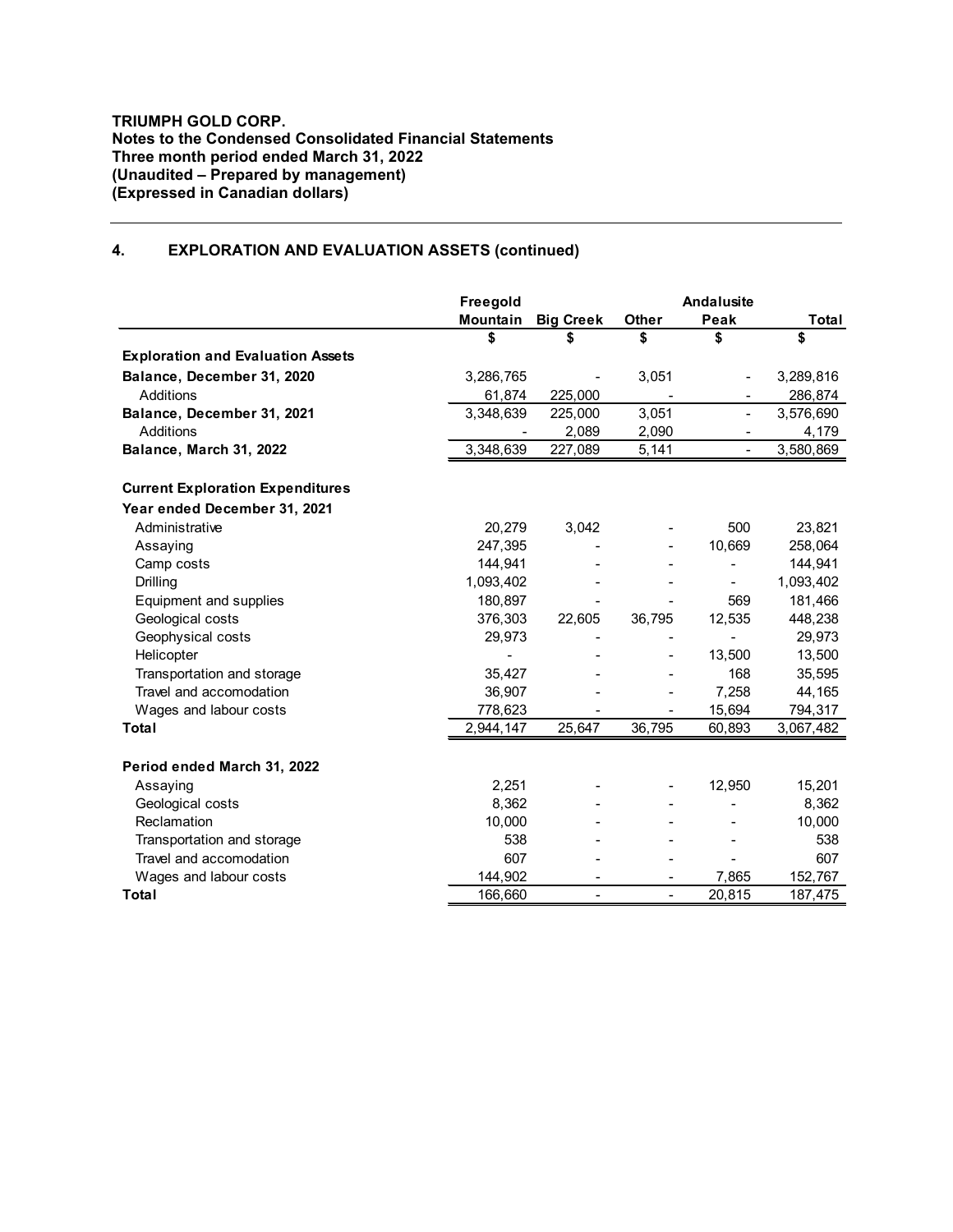### **TRIUMPH GOLD CORP. Notes to the Condensed Consolidated Financial Statements Three month period ended March 31, 2022 (Unaudited – Prepared by management) (Expressed in Canadian dollars)**

### **4. EXPLORATION AND EVALUATION ASSETS (continued)**

|                                            | Freegold                     | <b>Andalusite</b>            |              |               |            |
|--------------------------------------------|------------------------------|------------------------------|--------------|---------------|------------|
|                                            | <b>Big Creek</b><br>Mountain |                              | <b>Other</b> | Peak<br>Total |            |
|                                            | \$                           | \$                           | \$           | \$            | \$         |
| <b>Cumulative Exploration Expenditures</b> |                              |                              |              |               |            |
| Administrative                             | 701,270                      | 3,042                        |              | 1,050         | 705,362    |
| Assaying                                   | 1,146,546                    | $\overline{\phantom{0}}$     | 12,172       | 25,751        | 1,184,469  |
| Camp costs                                 | 3,860,258                    | $\overline{\phantom{a}}$     | 10,800       | 86            | 3,871,144  |
| Community relations                        | 9,125                        | $\overline{\phantom{a}}$     |              |               | 9,125      |
| Drilling costs                             | 18,668,403                   | $\overline{\phantom{a}}$     |              |               | 18,668,403 |
| Environmental                              | 33,800                       |                              |              |               | 33,800     |
| Equipment and supplies                     | 1,074,199                    |                              | 2,275        | 2,569         | 1,079,043  |
| <b>Exploration grant</b>                   | (325,455)                    |                              |              |               | (325, 455) |
| Geological costs                           | 6,236,523                    | 22,605                       | 83,372       | 12,735        | 6,355,235  |
| Geophysical costs                          | 1,476,715                    |                              |              |               | 1,476,715  |
| Helicopter                                 | 7,942                        | $\blacksquare$               | 30,841       | 17,965        | 56,748     |
| Reclamation provision                      | 60,000                       |                              |              |               | 60,000     |
| Resource work                              | 243,501                      |                              |              |               | 243,501    |
| Transportation and storage                 | 1,488,468                    | $\qquad \qquad \blacksquare$ | 22,632       | 2,591         | 1,513,691  |
| Travel and accomodation                    | 837,822                      |                              | 100          | 13,627        | 851,549    |
| Wages and labour costs                     | 12,903,897                   |                              | 27,238       | 38,496        | 12,969,631 |
| Total                                      | 48,423,014                   | 25,647                       | 189,430      | 114,870       | 48,752,961 |

### **5. SHARE CAPITAL**

#### **Authorized:**

Unlimited common shares with no par value

Unlimited preferred shares, the series rights and restrictions to be determined by the Board of Directors on issuance.

### **Issued:**

#### **For the three month period ended March 31, 2022**

There were no common shares issued during the three month period ended March 31, 2022.

#### **For the year ended December 31, 2021**

On March 1, 2021, the Company issued 1,250,000 common shares at a fair value of \$225,000 for the purchase of the Big Creek copper-gold property (note 4).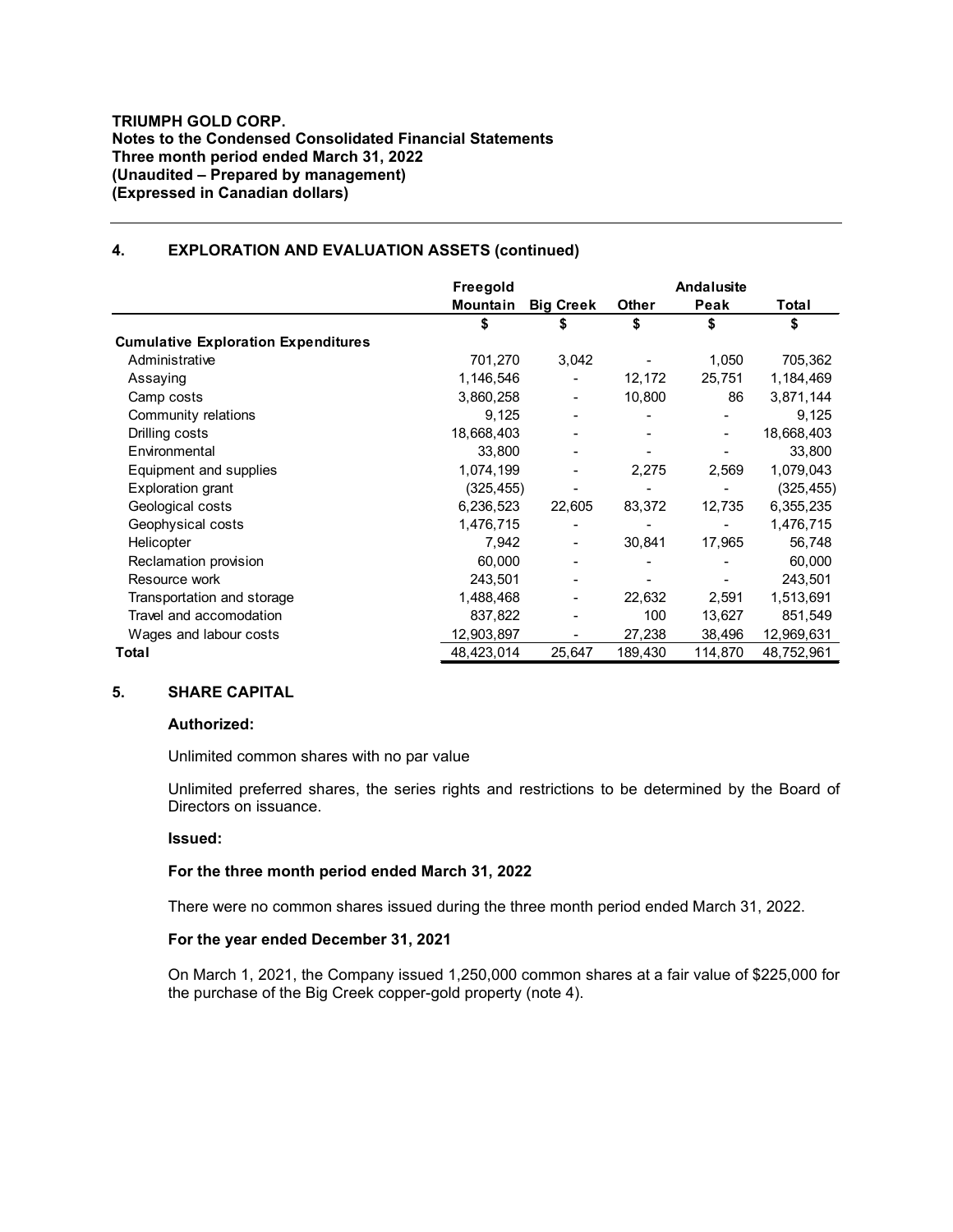### **5. SHARE CAPITAL (continued)**

#### **Stock options:**

The Company has a stock option plan whereby options to purchase common shares are granted by the board of directors to directors, officers, employees and consultants to the Company. Under the terms of the plan, the Company has reserved an amount of common shares for options up to 10% of the issued and outstanding common shares. Options granted under this plan are nontransferable; expire no later than the tenth anniversary of the date the option is granted and must comply with the requirements of the regulatory authorities.

| <b>Number of stock options</b> | <b>Exercise</b> |                    | Number of stock     |
|--------------------------------|-----------------|--------------------|---------------------|
| outstanding                    | price           | <b>Expiry date</b> | options exercisable |
|                                | \$              |                    |                     |
| 570.000                        | 0.50            | July 26, 2022      | 570,000             |
| 3,890,000                      | 0.40            | July 30, 2022      | 3,890,000           |
| 225,000                        | 0.40            | December 20, 2022  | 225,000             |
| 1,250,000                      | 0.40            | July 20, 2023      | 1,250,000           |
| 1,200,000                      | 0.55            | July 26, 2024      | 1,200,000           |
| 6,150,000                      | 0.30            | July 24, 2025      | 6,150,000           |
| 300,000                        | 0.30            | January 25, 2026   | 300,000             |
| 13,585,000                     |                 |                    | 13,585,000          |

A summary of outstanding stock options at March 31, 2022 is as follows:

Stock option transactions are summarized as follows:

|                   |                 | Weighted       | Weighted       |
|-------------------|-----------------|----------------|----------------|
|                   | Number of stock | average        | average        |
|                   | options         | exercise price | remaining life |
|                   |                 | \$             |                |
| December 31, 2020 | 13,585,000      | 0.37           | 3.17           |
| Cancelled         | (300,000)       | 0.30           |                |
| Granted           | 300,000         | 0.30           |                |
| December 31, 2021 | 13,585,000      | 0.37           | 2.28           |
| March 31, 2022    | 13,585,000      | 0.37           | 2.03           |

On January 26, 2021 the Company granted a total of 300,000 stock options to a consultant. These options vested immediately. The total fair value of \$35,097 was estimated using the Black-Scholes Option Pricing Model assuming an expected life of 5 years, expected dividend yield of 0%, a riskfree interest rate of 0.41%, share price on grant date of \$0.19 and an expected volatility of 90.28%. The vesting of these options resulted in a total share-based compensation expense of \$Nil during the three period ended March 31, 2022 (December 31, 2021 - \$35,097).

On July 24, 2020, the Company granted a total of 6,450,000 stock options to directors, officers, consultants and employees. These options vest as to 5,650,000 immediately, 400,000 on January 24, 2021, 200,000 on April 24, 2021 and 200,000 on July 24, 2021. The total fair value of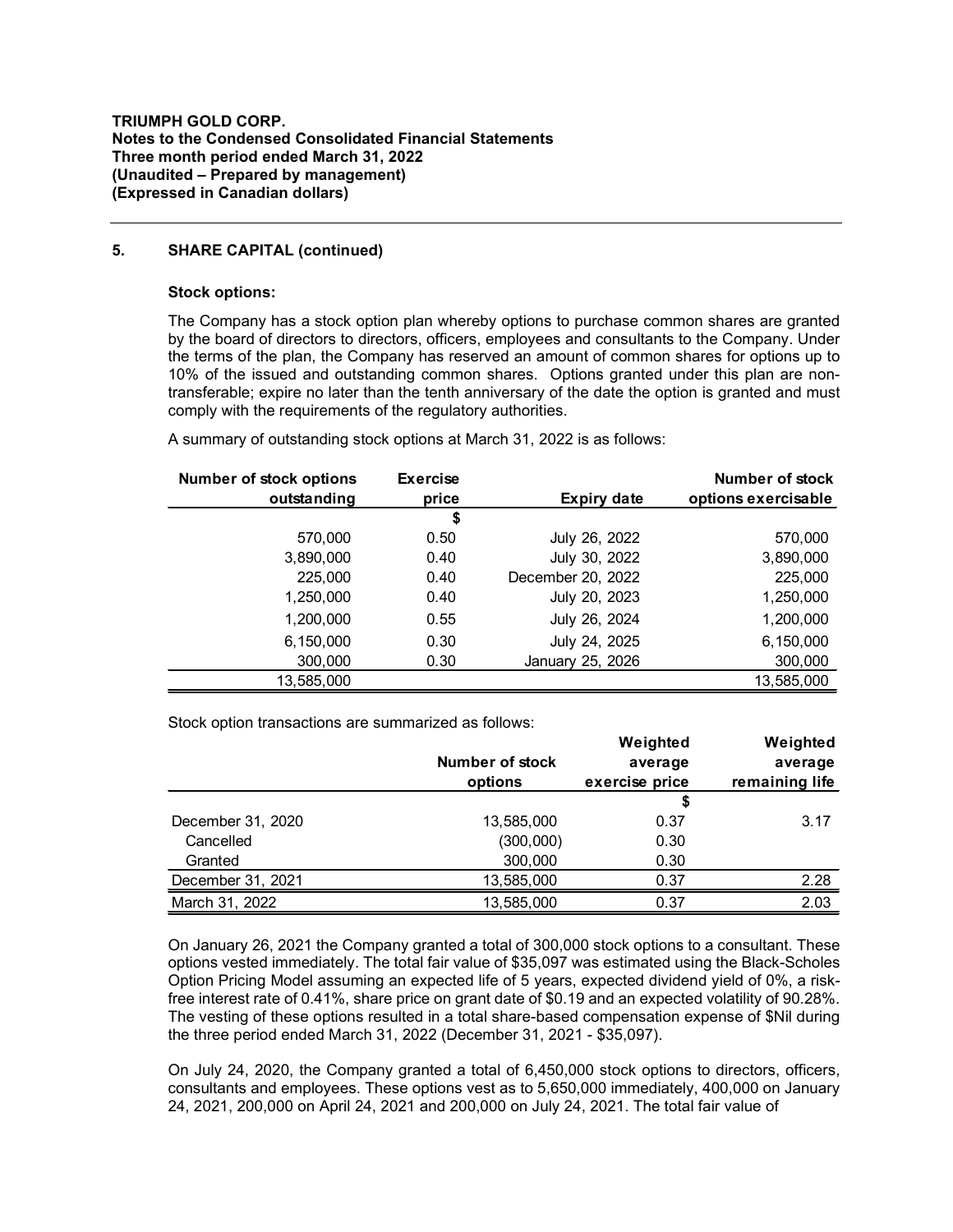### **5. SHARE CAPITAL (continued)**

#### **Stock options (continued):**

\$1,405,288 was estimated using the Black-Scholes Option Pricing Model assuming an expected life of 5 years, expected dividend yield of 0%, a risk-free interest rate of 0.32%, share price on grant date of \$0.31 and an expected volatility of 91.83%. The vesting of these options resulted in a total share-based compensation expense of \$Nil during the three month period ended March 31, 2022 (December 31, 2021 - \$59,310).

The Company recorded a further \$Nil during the three month period ended March 31, 2022 (December 31, 2021 - \$6,708) in share-based compensation relating to the vesting of previously granted stock options.

Expected volatility is determined by reference to the Company's historical stock prices.

#### **Warrants:**

| <b>Number of warrants</b> | <b>Exercise</b> |                    | <b>Remaining life</b> |
|---------------------------|-----------------|--------------------|-----------------------|
| outstanding               | price           | <b>Expiry date</b> | (years)               |
|                           | \$              |                    |                       |
| 16,598,500                | 0.30            | July 17, 2023      | 1.30                  |
| 274,645                   | 0.25            | July 17, 2023      | 1.30                  |
| 15,000,000                | 0.30            | July 24, 2023      | 1.32                  |
| 627,200                   | 0.25            | July 24, 2023      | 1.32                  |
| 685,000                   | 0.30            | December 31, 2023  | 1.75                  |
| 33, 185, 345              |                 |                    |                       |

A summary of outstanding warrants at March 31, 2022 is as follows:

Warrant transactions are summarized as follows:

|                   |               | Weighted       | Weighted       |
|-------------------|---------------|----------------|----------------|
|                   | Number of     | average        | average        |
|                   | warrants      | exercise price | remaining life |
|                   |               | \$             |                |
| December 31, 2020 | 39,536,759    | 0.35           | 2.22           |
| Expired           | (6, 351, 414) | ٠              |                |
| December 31, 2021 | 33, 185, 345  | 0.30           | 1.56           |
| March 31, 2022    | 33, 185, 345  | 0.30           | 1.31           |

### **Reserve:**

The reserve records items recognized as share-based compensation expense and other sharebased payments until such time that the stock options or warrants are exercised, at which time the corresponding amount will be transferred to share capital. Any fair value attributed to the warrants is recorded in the reserve. If the warrants expire unexercised, the value attributed to the warrants is transferred to deficit.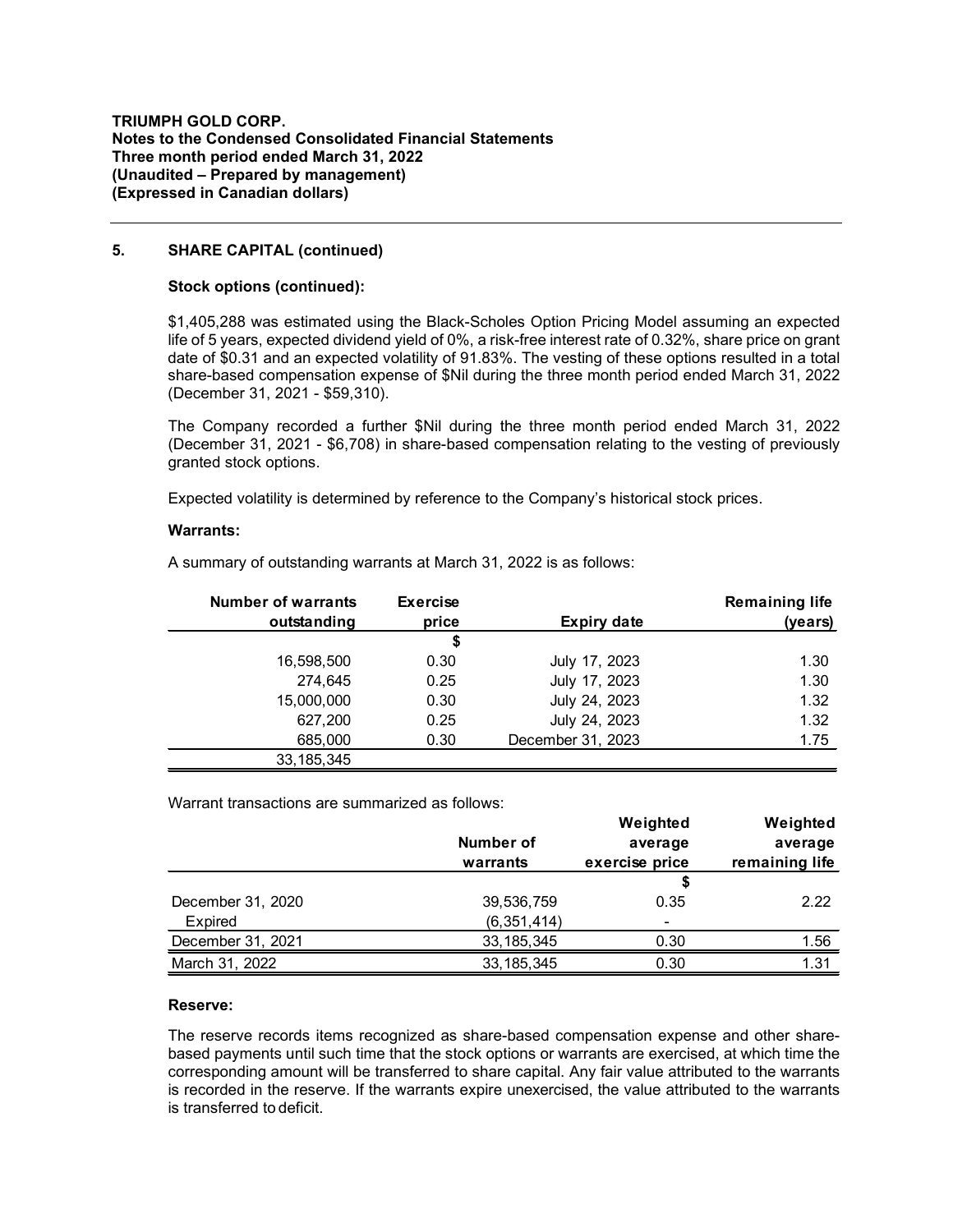**TRIUMPH GOLD CORP. Notes to the Condensed Consolidated Financial Statements Three month period ended March 31, 2022 (Unaudited – Prepared by management) (Expressed in Canadian dollars)**

### **5. SHARE CAPITAL (continued)**

#### **Reserve (continued):**

During the three month period ended March 31, 2022, a total of Nil (December 31, 2021 - 241,259) agent's warrants expired unexercised. Accordingly, the corresponding fair value of \$Nil (December 31, 2021 - \$36,462) was reallocated from the reserve to deficit.

### **6. COMMITMENTS AND CONTINGENCY**

- a) As of March 31, 2022, the Company has \$nil (December 31, 2021 \$19,557) in term deposits with a Canadian financial institution for the guarantee of business credit cards.
- b) The Company has included in officers' employment agreements a change in control clause that entitles them to a lump sum severance payment equal to 1.5 to 2.0 times their annual base salaries. This would amount to up to \$360,000 based on salaries in effect as at March 31, 2022 and December 31, 2021.
- c) Under the terms of the Company's by-laws, the Company indemnifies individuals who have acted at the Company's request to be a director and/or officer of the Company. The claims covered by such indemnifications are subject to statutory and other legal limitation periods.
- d) On July 10, 2018, the Company entered into a sublease agreement that provides for a base rent of \$5,175 per month, commencing September 1, 2018 to August 31, 2020. At December 31, 2019, a security deposit consisting of the last two months of rent, totaling \$10,350, had been recorded in prepaids and deposits.

The Company initially recognized a lease liability obligation related to its lease commitment for its office lease of \$88,087. The liability was measured at the present value of the remaining lease payments, discounted using the Company's incremental borrowing rate of 8% as at January 1, 2019. The associated right-of-use asset was measured at the lease obligation amount, resulting in no adjustment to the opening balance of deficit. The right-of-use asset will be depreciated and the Company will record a related interest expense over the term of the lease liability obligation. During the year ended December 31, 2020, the Company paid lease obligations of \$31,050, thereby reducing the lease liability, recorded \$30,540 in depreciation of the right-of-use asset and \$510 in interest expense.

Commencing September 1, 2020, the Company extended the sublease to August 31, 2022. The Company recognized a lease liability obligation and associated right-of-use asset related to its lease commitment for its office lease of \$115,185. The liability was measured at the present value of the remaining lease payments, discounted using the Company's incremental borrowing rate of 8%. The right-of-use asset will be depreciated and the Company will record a related interest expense over the term of the lease liability obligation. During the three month period ended March 31, 2022, the Company paid lease obligations of \$15,525 (December 31, 2021 - \$62,100), thereby reducing the lease liability, recorded \$14,398 (December 31, 2021 - \$57,593) in depreciation of the right-of-use asset and \$607 (December 31, 2021 - \$5,313) in interest expense.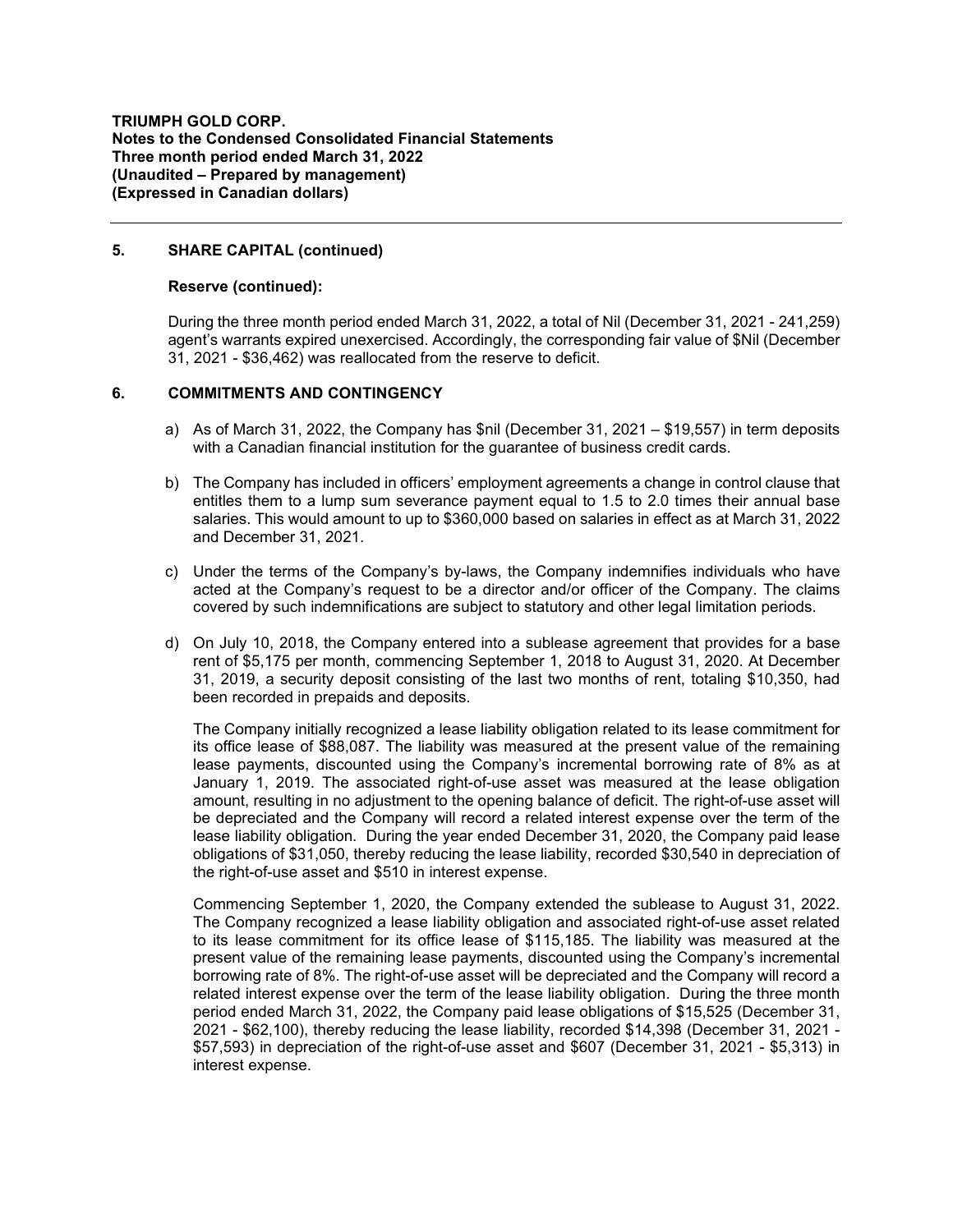## **6. COMMITMENTS AND CONTINGENCY (continued)**

### d) (continued)

The Company will depreciate the right-of-use asset and record interest over the remaining lease commitment period as follows:

|      | <b>Depreciation</b> | Interest |
|------|---------------------|----------|
|      |                     |          |
| 2022 | 23.997              | 340      |

e) Commencing October 1, 2020, the Company entered into a lease agreement that provides for a base rent of \$3,500 per month, commencing October 1, 2020 to October 31, 2023.

The Company recognized a lease liability obligation and associated right-of-use asset related to its lease commitment for its office lease of \$109,662. Included in the right-of-use asset is \$3,500, representing the last month's rent, prepaid in advance. The liability was measured at the present value of the remaining lease payments, discounted using the Company's incremental borrowing rate of 8%. The right-of-use asset will be depreciated and the Company will record a related interest expense over the term of the lease liability obligation. During the three month period ended March 31, 2022, the Company paid lease obligations of \$10,500 (December 31, 2021 - \$42,000), thereby reducing the lease liability, recorded \$9,700 (December 31, 2021 - \$38,798) in depreciation of the right-of-use asset and \$1,183 (December 31, 2021 - \$6,537) in interest expense.

The Company will depreciate the right-of-use asset and record interest over the remaining lease commitment period as follows:

|      | <b>Depreciation</b> | Interest |
|------|---------------------|----------|
|      | S                   | S        |
| 2022 | 29,098              | 2,410    |
| 2023 | 25,866              | 640      |
|      | 54,964              | 3,050    |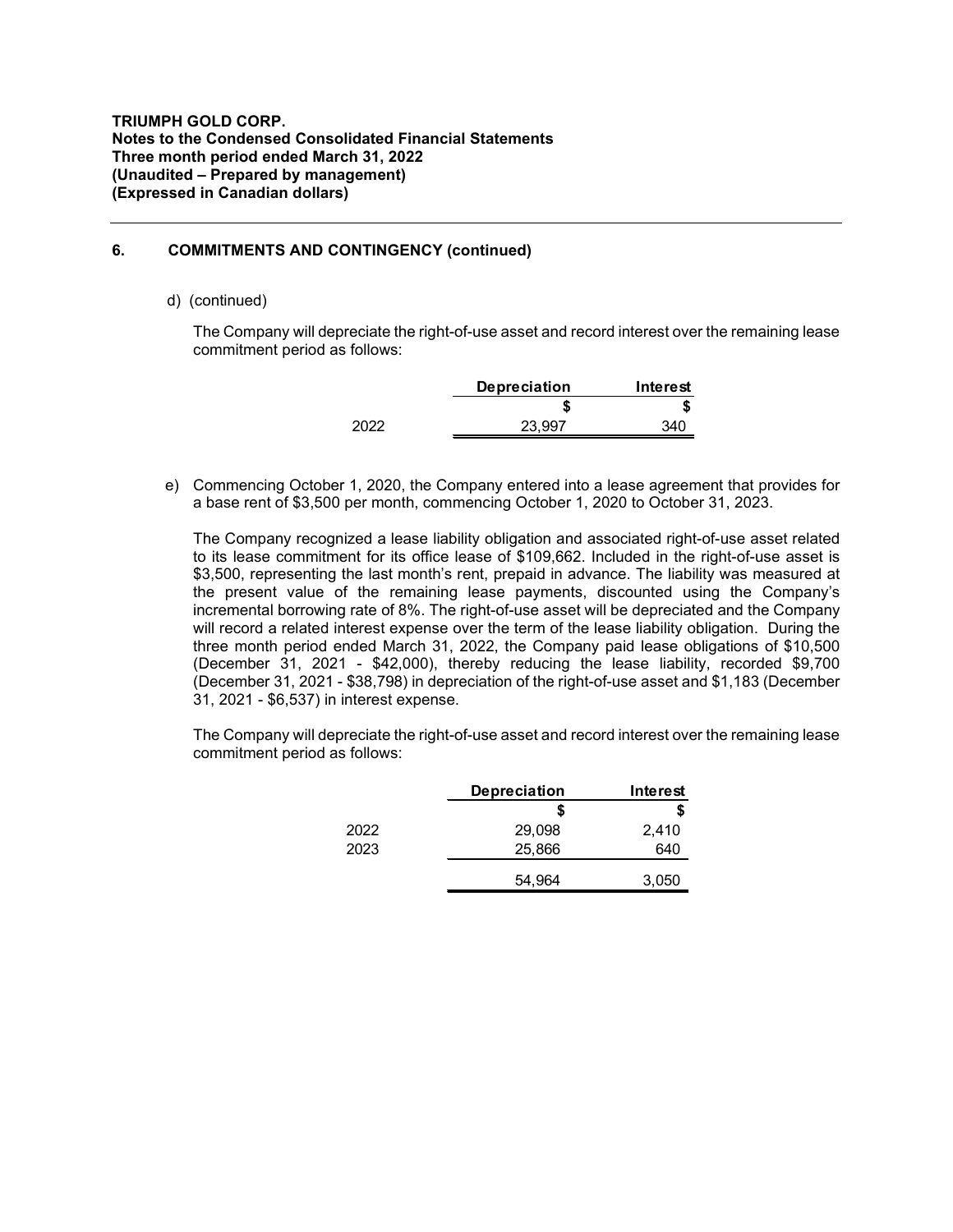### **7. RELATED PARTY TRANSACTIONS**

At March 31, 2022, the Company had \$360,000 (December 31, 2021 - \$135,000) due to a director of the Company. The balance is non-interest bearing, unsecured and due on demand.

The Company had the following transactions involving key management during the three month period ended March 31, 2022:

- (i) RIP Services Inc., a company controlled by an officer of the Company provides accounting services to the Company. Professional fees incurred during the three month period were \$12,000 (2021 - \$12,000). At March 31, 2022, this officer was owed \$33,600 (December 31, 2021 - \$21,000).
- (ii) Purplefish Capital Limited, a company controlled by a director of the Company, provides consulting services to the Company. Consulting fees incurred during the three month period were \$15,000 (2021 - \$15,000) which were recorded in wages and salaries. At March 31, 2022, this company was owed \$42,000 (December 31, 2021 - \$26,250).
- (iii) Brian Bower Consulting, a company controlled by a director of the Company, provided consulting services during the period. Consulting fees incurred during the three month period of \$3,675 (2021 - \$nil) were recorded in consulting fee and property investigation. Consulting fees incurred during the three month period of \$3,675 (2021 – \$30,580) were recorded in exploration expenditures. At March 31, 2022, this company was owed \$22,646 (December 31, 2021 – \$14,928).
- (iv) Halle Geological Services Ltd., a company controlled by the VP of Exploration of the Company provided geological services. Geological fees incurred during the three month period were \$4,688 (2021 - \$54,388). At March 31, 2022, this company was owed \$29,583 (December 31, 2021 - \$24,661).
- (v) Wiklow Corporate Services, Inc. a company controlled by an officer of the Company provided consulting services to the Company. Professional fees incurred during the three month period were \$10,500 (2021 - \$10,500). At March 31, 2022, this company was owed \$25,725 (December 31, 2021 - \$14,700).
- (vi) Wages and salaries of \$91,800 (2021  $-$  \$45,000) were paid to a directors and officers of the Company. At March 31, 2022, \$60,000 (December 31, 2021 - \$15,000) was owed to a director.
- (vii) Directors of the Company were paid consulting fees of \$20,000 (2021 \$20,000) and which was recorded in wages and salaries. At March 31, 2022, the directors were owed \$140,000 (December 31, 2021 - \$120,000).
- (viii) Recorded \$nil (2021 \$5,311) in share-based payments, for stock options granted and vested, to officers and directors of the Company.
- (ix) Parallel Mining Corp., a company related by common directors and officers, rented office space from the Company and paid \$5,175 (2021 - \$nil) in rent to the Company during the period.

Amounts owed above are included in trade and other payables. The balance is non-interest bearing, unsecured and has no specific terms of repayment.

### **8. SEGMENTED INFORMATION**

The Company operates in one operating segment, that being exploration of mineral properties. All of the Company's assets are located in Canada.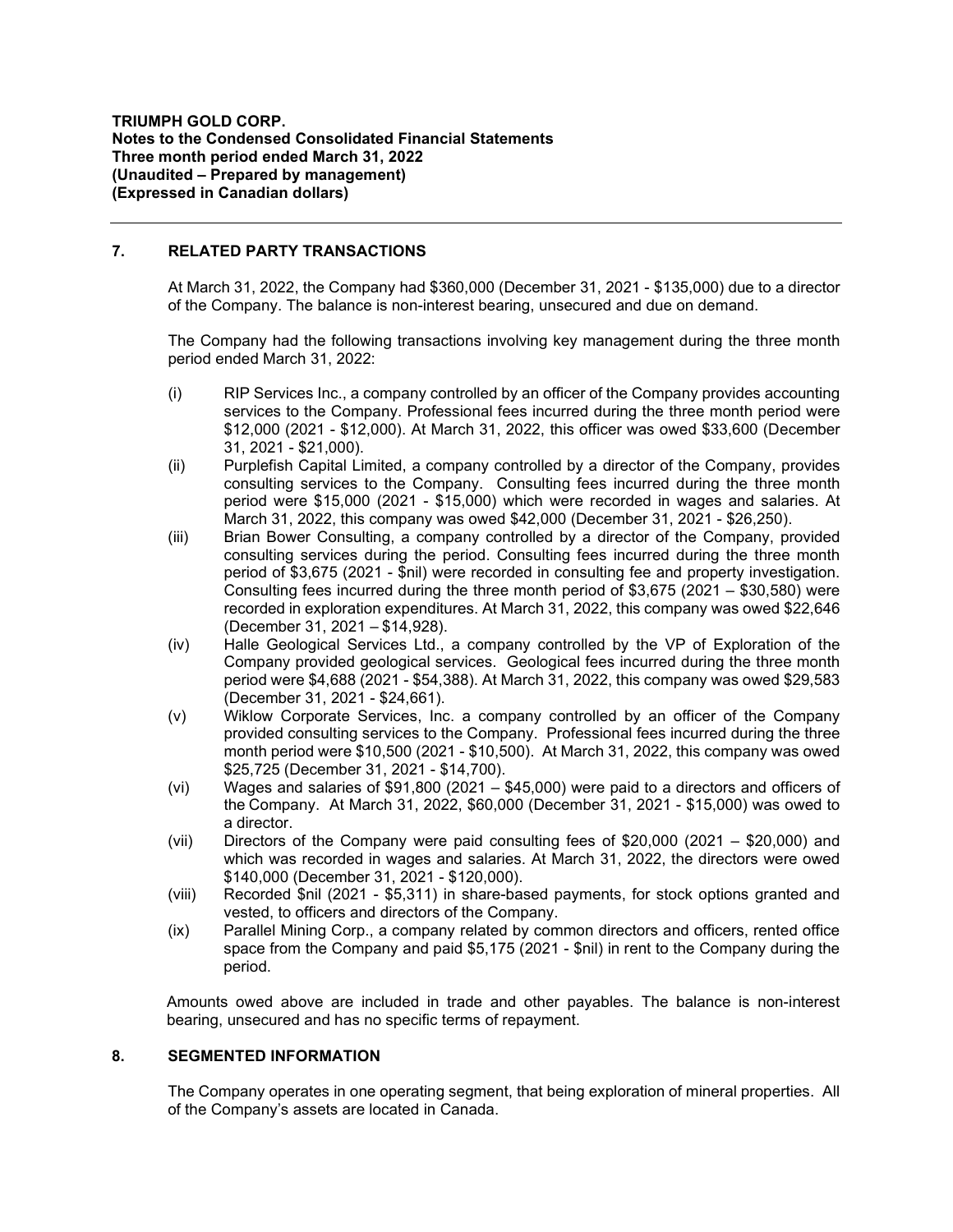### **9. CAPITAL MANAGEMENT**

The Company includes cash and cash equivalents and equity, comprising issued common shares, reserve and deficit, in the definition of capital.

The Company manages its capital structure and makes adjustments, based on the funds available to the Company, in order to support the acquisition, exploration and development of mineral properties. The Board of Directors does not establish quantitative return on capital criteria for management, but rather relies on the expertise of the Company's management to sustain future development of the business.

The properties in which the Company currently has an interest are in the exploration stage; as such the Company is dependent upon external financings to fund activities. In order to carry out planned exploration and pay for administrative costs, the Company will spend its existing working capital and raise additional funds as needed. The Company will continue to assess new properties and seek to acquire an interest in additional properties if it feels there is sufficient geologic or economic potential and if it has adequate financial resources to do so.

Management reviews its capital management approach on an ongoing basis and believes that this approach, given the relative size of the Company, is reasonable.

There were no changes in the Company's approach to capital management during the three month period ended March 31, 2022. The Company is not subject to externally imposed capital requirements.

### **10. FINANCIAL INSTRUMENTS**

The Company is exposed in varying degrees to financial instrument related risks by virtue of its activities. The overall financial risk management program focuses on preservation of capital, and protecting current and future Company assets and cash flows by reducing exposure to risks posed by the uncertainties and volatilities of financial markets. The types of risk exposure and the way in which such exposures are managed are as follows:

*Credit Risk* - The Company's credit risk is primarily attributable to its liquid financial assets. The Company limits exposure to credit risk on liquid financial assets through maintaining its cash and cash equivalents with high-credit quality financial institutions. The Company does not have financial assets that are invested in asset backed commercial paper. Other receivables are comprised primarily of tax receivables generated on the purchase of supplies and services for the Company's exploration programs, which are refundable from the Canadian government. The Company's maximum exposure to credit risk is the carrying amount of financial assets on the consolidated statements of financial position.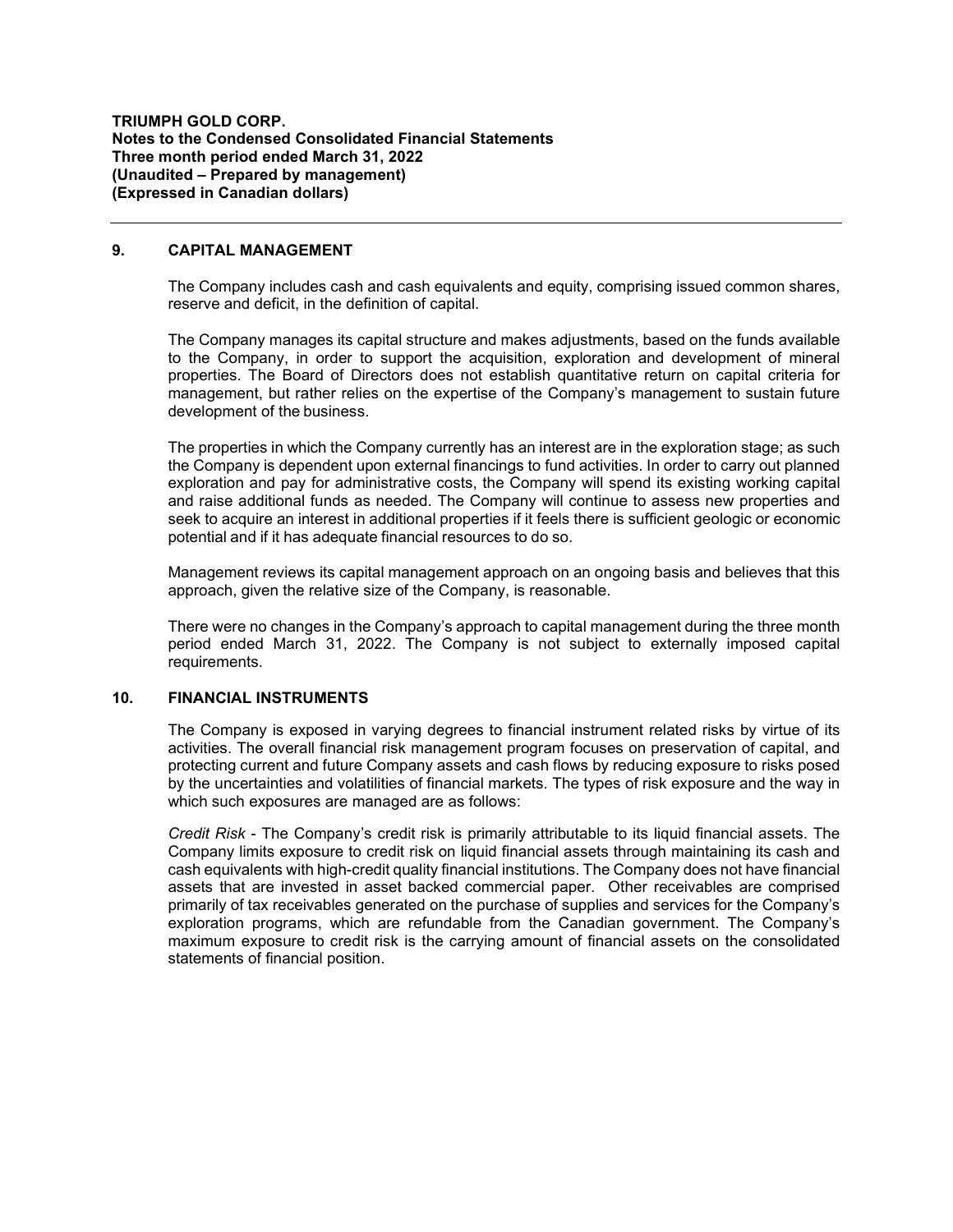#### **10. FINANCIAL INSTRUMENTS (continued)**

*Liquidity Risk –* The Company's cash and cash equivalents are invested in business accounts with high-credit quality financial institutions which are available on demand for the Company's programs. Future operations or exploration programs will require additional financing primarily through equity markets.

The Company has lease obligations (note 6), the maturity of which are as follows:

|                | Total  |
|----------------|--------|
|                | S      |
| Due in 1 year  | 57,375 |
| Due in 2 years | 28,000 |
|                | 85,375 |

*Market Risk –* Market risk is the risk of loss that may arise from changes in market factors such as interest rates, foreign exchange rates and commodity prices.

*Interest rate risk* – In respect to the Company's financial assets, the interest rate risk mainly arises from the interest rate impact on cash and cash equivalents and term deposits. Every 1% fluctuation in interest rates up or down would have an insignificant impact on profit orloss.

*Foreign currency risk -* The Company is exposed to foreign currency risk to the extent that certain monetary financial instruments and other assets are denominated in United States dollars. The Company has not entered into any foreign currency contracts to mitigate this risk and has no financial instruments held in United States funds. Therefore, foreign currency risk is minimized.

*Commodity price risk –* The value of the Company's mineral resource properties is related to the price of various commodities and the outlook for them. Commodity prices have historically fluctuated widely and are affected by numerous factors outside of the Company's control, including, but not limited to, industrial retail demand, central bank lending, forward sales by producers and speculators, level of worldwide production and short-term changes in supply and demand. The Company is not exposed to significant price risk.

*Fair Value -* The Company has various financial instruments comprised of cash and cash equivalents, trade and other receivables, investment in equities, trade and other payables and lease liabilities.

For disclosure purposes, all financial instruments measured at fair value are categorized into one of three hierarchy levels, described below. Each level is based on the transparency of the inputs used to measure the fair values of assets and liabilities.

**Level 1** – Values based on unadjusted quoted prices in active markets that are accessible at the measurement date for identical assets or liabilities.

Level 2 – Values based on quoted prices in markets that are not active or model inputs that are observable either directly or indirectly for substantially the full term of the asset or liability.

**Level 3** – Values based on prices or valuation techniques that require inputs that are both unobservable and significant to the overall fair value measurement.